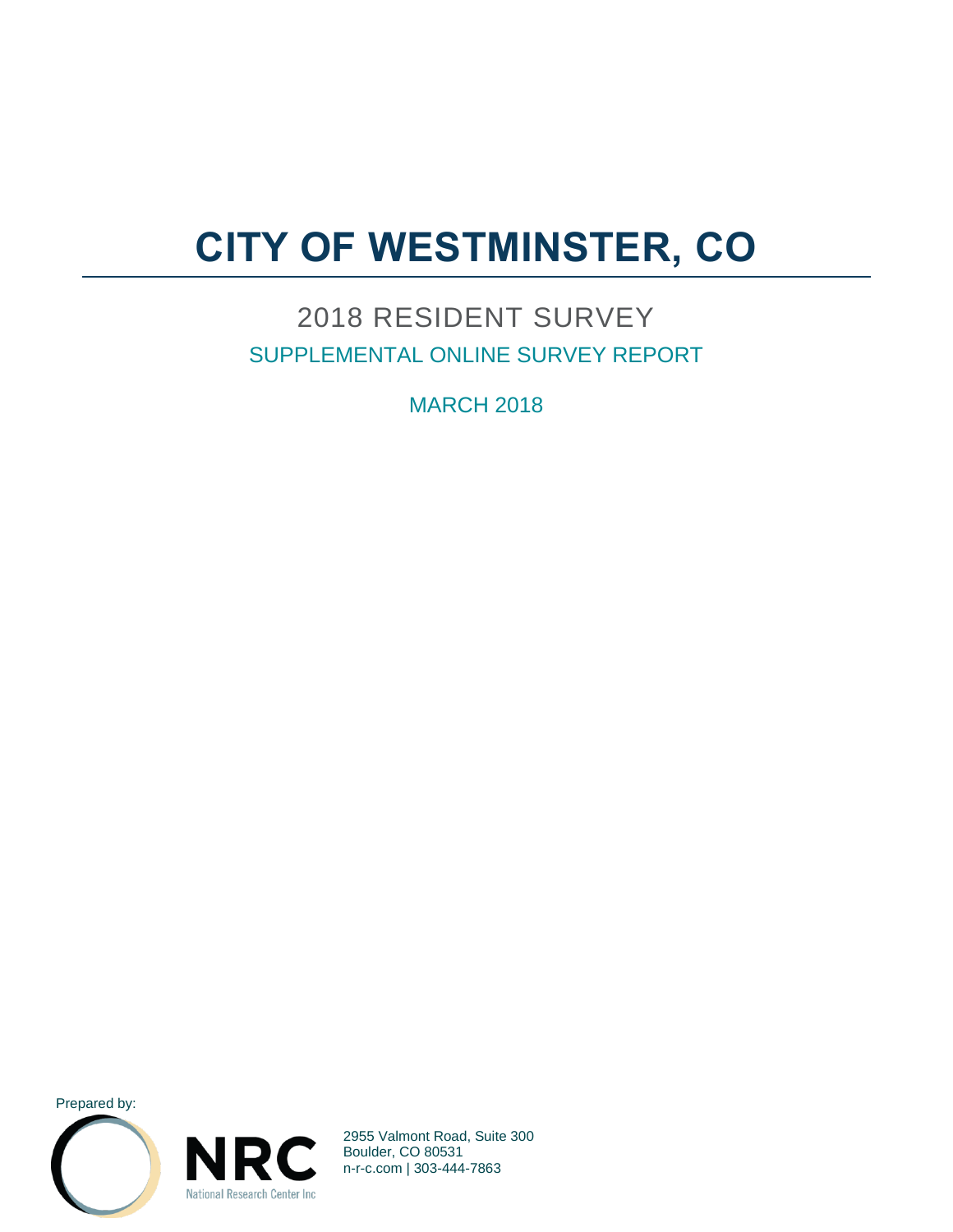## **Contents**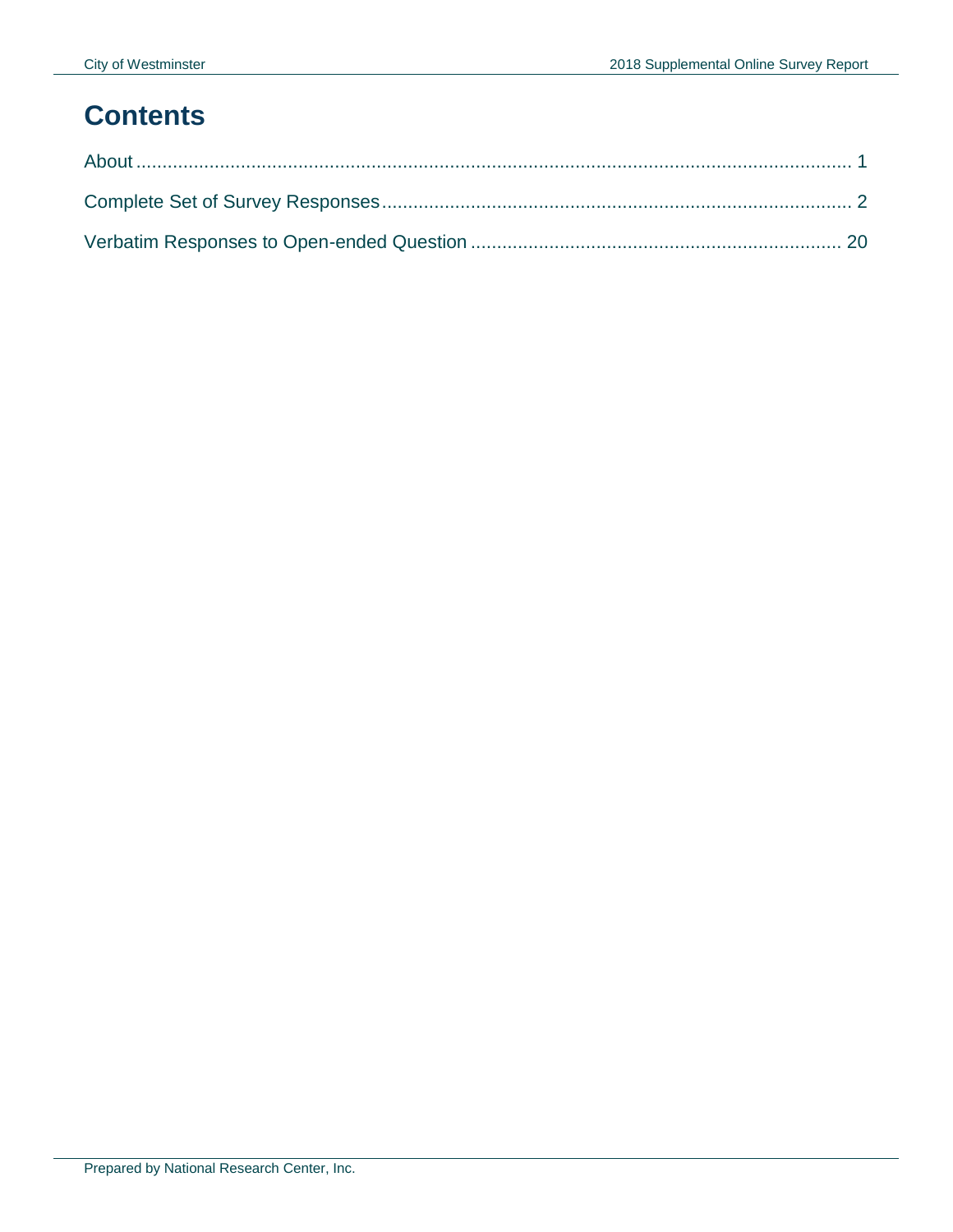## <span id="page-2-0"></span>**ABOUT**

As part of the administration of the 2018 Resident Survey, the City of Westminster conducted a mailed survey of 3,000 residents. Surveys were mailed to randomly selected households in January 2018 and data were collected over the next five weeks. After the official data collection period was underway (see the report, *2018 Resident Survey Report of Results*), the City made available a web-based survey to its residents through a link on the City's website, Facebook, Nextdoor and other media. Visitors to the site were able to complete the survey during February and March and 899 surveys were received.

This report contains the results of this administration of the web-based survey that have not been weighted to current population estimates of Westminster.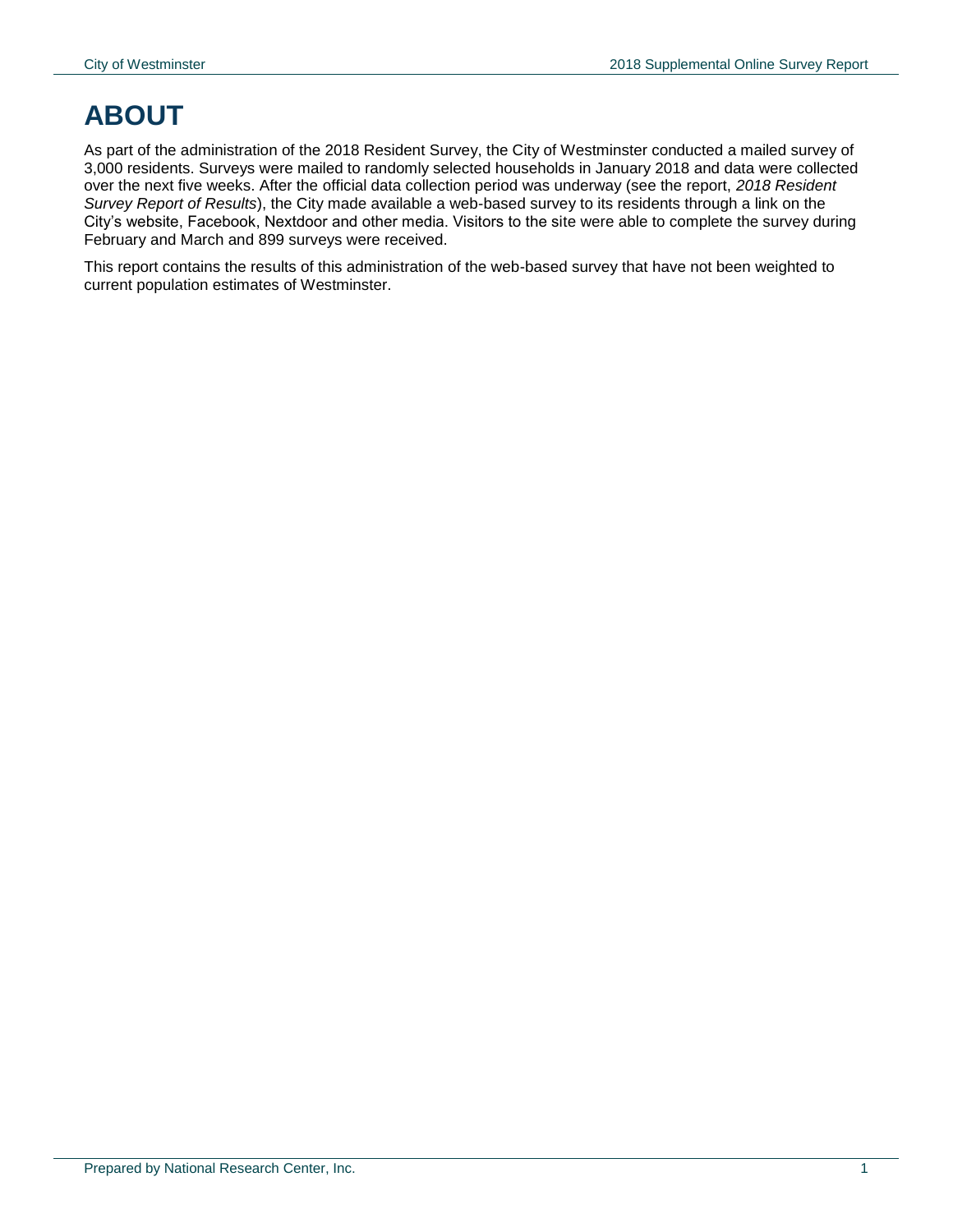### **COMPLETE SET OF SURVEY RESPONSES**

The following pages contain a complete set of responses to each question on the survey. The percent of respondents giving a particular response is shown followed by the number of respondents. When a question includes a "don't know" response option, the first table displays the results excluding the "don't know" responses and the second table displays the results with the "don't know."

<span id="page-3-0"></span>

| Please rate each of the following aspects of quality of                                       |     |           |     | Table I. Gaccion I Miniout achitinom Teoponoco |     | Neither good nor |            |          |          |          |       |           |
|-----------------------------------------------------------------------------------------------|-----|-----------|-----|------------------------------------------------|-----|------------------|------------|----------|----------|----------|-------|-----------|
| life in Westminster                                                                           |     | Very good |     | Good                                           |     | bad              | <b>Bad</b> |          | Very bad |          | Total |           |
| Westminster as a place to live                                                                | 36% | $N = 326$ | 51% | $N = 458$                                      | 10% | $N = 88$         | 2%         | $N=15$   | 1%       | $N=8$    | 100%  | $N = 895$ |
| The overall quality of your neighborhood                                                      | 32% | $N = 284$ | 51% | $N = 459$                                      | 12% | $N = 112$        | 4%         | $N = 32$ | 1%       | $N=10$   | 100%  | $N = 897$ |
| Westminster as a place to raise children                                                      | 29% | $N = 228$ | 51% | $N = 399$                                      | 15% | $N = 118$        | 3%         | $N = 27$ | 1%       | $N=4$    | 100%  | $N = 776$ |
| Quality of local public schools in Westminster                                                | 12% | $N = 77$  | 43% | $N = 272$                                      | 26% | $N = 163$        | 14%        | $N = 89$ | 5%       | $N = 30$ | 100%  | $N = 631$ |
| Westminster as a place to retire                                                              | 18% | $N = 134$ | 41% | $N = 302$                                      | 30% | $N = 221$        | 9%         | $N = 64$ | 3%       | $N=23$   | 100%  | $N = 744$ |
| Westminster as a place to work                                                                | 16% | $N = 102$ | 47% | $N = 299$                                      | 31% | $N = 193$        | 5%         | $N = 29$ | $1\%$    | $N=8$    | 100%  | $N = 631$ |
| Job opportunities in Westminster                                                              | 9%  | $N=50$    | 30% | $N = 163$                                      | 43% | $N = 235$        | 15%        | $N = 83$ | 3%       | $N = 15$ | 100%  | $N = 546$ |
| Openness and acceptance of the community toward<br>people of diverse backgrounds              | 18% | $N = 137$ | 45% | $N = 347$                                      | 29% | $N = 223$        | 5%         | $N = 42$ | 2%       | $N=16$   | 100%  | $N = 765$ |
| Openness and acceptance of City programs and<br>services toward people of diverse backgrounds | 22% | $N = 134$ | 44% | $N = 264$                                      | 28% | $N = 171$        | 4%         | $N=23$   | 2%       | $N = 14$ | 100%  | $N = 606$ |
| Overall image or reputation of Westminster                                                    | 18% | $N = 159$ | 51% | $N = 444$                                      | 22% | $N = 197$        | 7%         | $N=61$   | 2%       | $N=16$   | 100%  | $N = 877$ |
| The overall quality of life in Westminster                                                    | 24% | $N = 213$ | 61% | $N = 544$                                      | 12% | $N = 110$        | 2%         | $N=20$   | 1%       | $N=9$    | 100%  | $N = 896$ |

#### Table 1: Question 1 without "don't know" responses

#### Table 2: Question 1 with "don't know" responses

| Please rate each of the following                                                   |     |           |     |           |     | Neither good |     |            |          |          |            |           |      |           |
|-------------------------------------------------------------------------------------|-----|-----------|-----|-----------|-----|--------------|-----|------------|----------|----------|------------|-----------|------|-----------|
| aspects of quality of life in Westminster                                           |     | Very good |     | Good      |     | nor bad      |     | <b>Bad</b> | Very bad |          | Don't know |           |      | Total     |
| Westminster as a place to live                                                      | 36% | $N = 326$ | 51% | $N = 458$ | 10% | $N = 88$     | 2%  | $N=15$     | $1\%$    | $N=8$    | 0%         | $N=2$     | 100% | N=897     |
| The overall quality of your neighborhood                                            | 32% | $N = 284$ | 51% | $N = 459$ | 12% | $N = 112$    | 4%  | $N = 32$   | 1%       | $N=10$   | $0\%$      | $N=0$     | 100% | $N = 897$ |
| Westminster as a place to raise children                                            | 25% | $N = 228$ | 44% | $N = 399$ | 13% | $N = 118$    | 3%  | $N = 27$   | $0\%$    | $N=4$    | 14%        | $N = 122$ | 100% | $N = 898$ |
| Quality of local public schools in<br>Westminster                                   | 9%  | $N = 77$  | 30% | $N = 272$ | 18% | $N = 163$    | 10% | $N = 89$   | 3%       | $N = 30$ | 30%        | $N = 265$ | 100% | $N = 896$ |
| Westminster as a place to retire                                                    | 15% | $N = 134$ | 34% | $N = 302$ | 25% | $N = 221$    | 7%  | $N = 64$   | 3%       | $N=23$   | 7%         | $N = 154$ | 100% | $N = 898$ |
| Westminster as a place to work                                                      | 11% | $N = 102$ | 33% | $N = 299$ | 22% | $N = 193$    | 3%  | $N = 29$   | $1\%$    | $N=8$    | 30%        | $N = 265$ | 100% | $N = 896$ |
| Job opportunities in Westminster                                                    | 6%  | $N = 50$  | 18% | $N = 163$ | 26% | $N = 235$    | 9%  | $N = 83$   | $2\%$    | $N = 15$ | 39%        | $N = 349$ | 100% | $N = 895$ |
| Openness and acceptance of the<br>community toward people of diverse<br>backgrounds | 15% | $N = 137$ | 39% | $N = 347$ | 25% | $N = 223$    | 5%  | $N = 42$   | 2%       | $N=16$   | 15%        | $N = 130$ | 100% | $N = 895$ |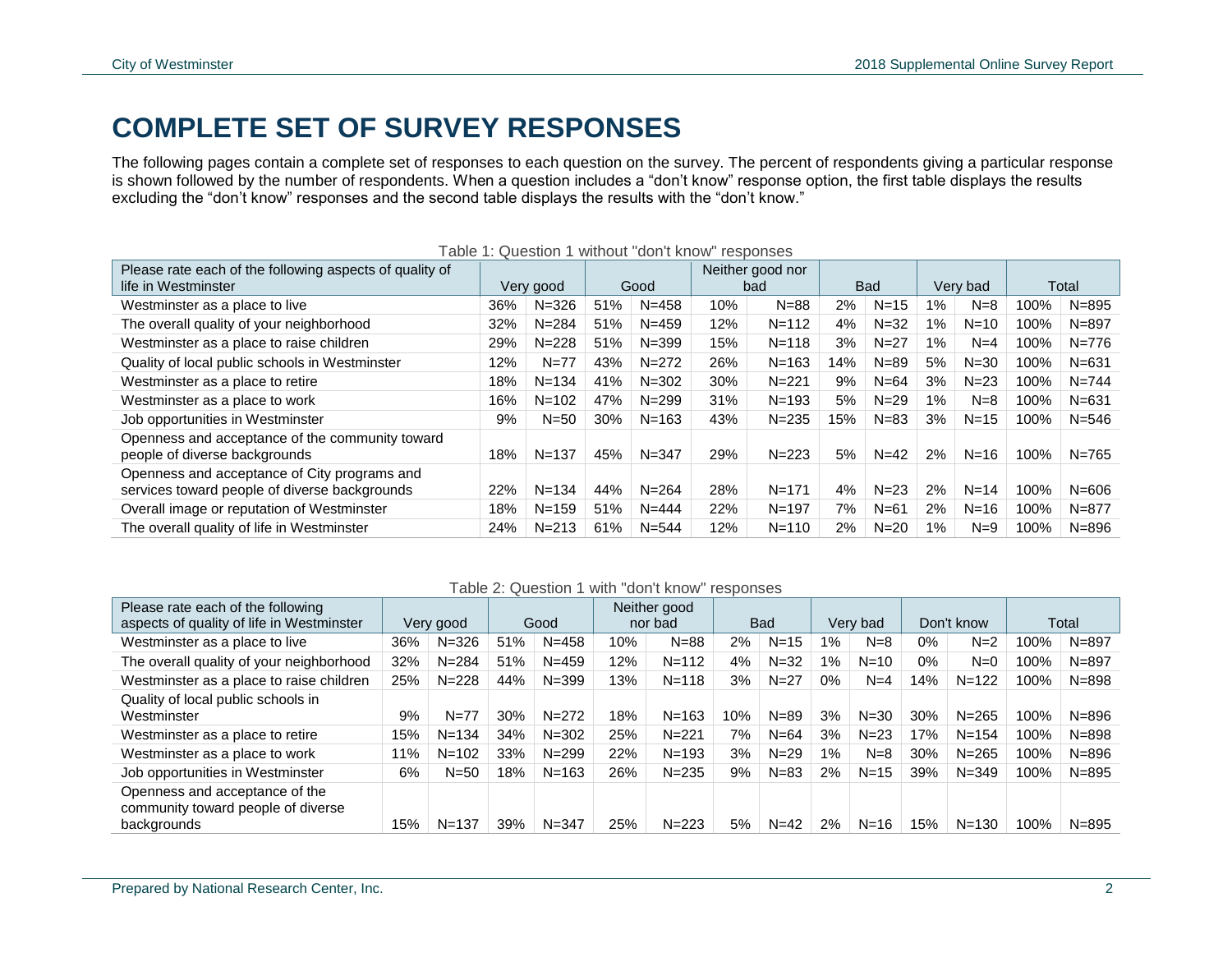| Please rate each of the following<br>aspects of quality of life in Westminster                   |     | Very good | Good |           |     | Neither good<br>nor bad |    | <b>Bad</b> |       | Very bad |       | Don't know |      | Total     |
|--------------------------------------------------------------------------------------------------|-----|-----------|------|-----------|-----|-------------------------|----|------------|-------|----------|-------|------------|------|-----------|
| Openness and acceptance of City<br>programs and services toward people of<br>diverse backgrounds | 15% | $N = 134$ | 30%  | $N = 264$ | 19% | $N = 171$               | 3% | $N = 23$   | 2%    | $N = 14$ | 32%   | $N = 287$  | 100% | $N = 893$ |
| Overall image or reputation of<br>Westminster                                                    | 18% | $N = 159$ | 50%  | $N = 444$ | 22% | $N = 197$               | 7% | $N = 61$   | 2%    | $N = 16$ | 2%    | $N = 18$   | 100% | $N = 895$ |
| The overall quality of life in Westminster                                                       | 24% | $N = 213$ | 61%  | $N = 544$ | 12% | $N = 110$               | 2% | $N=20$     | $1\%$ | $N=9$    | $0\%$ | $N=1$      | 100% | $N = 897$ |

#### Table 3: Question 2 To what extent do you agree or disagree that each of the following statements describes your image of the City of Westminster? **Strongly** agree Somewhat agree Somewhat disagree **Strongly** disagree Total Financially sustainable 27% N=238 60% N=537 10% N=93 3% N=26 100% N=894 Vibrant, inclusive and engaged community 21% N=187 55% N=491 21% N=185 3% N=30 100% N=893 Beautiful parks/open spaces 69% Notice 2008 Notice 100% Notice 34% Notice 34% Note 305 6% N=58 1% N=6 100% N=898 Visionary and progressive 20% N=174 53% N=474 21% N=188 6% N=53 100% N=889 Dynamic, diverse economy 14% N=127 61% N=544 22% N=192 3% N=29 100% N=892 Safe and secure 21% N=189 58% N=517 17% N=153 4% N=37 100% N=896 Environmentally sensitive 23% N=209 57% N=509 16% N=139 4% N=37 100% N=894 Ease of mobility 17% N=156 48% N=434 26% N=237 8% N=69 100% N=896

|  | Table 4: Question 3 |  |
|--|---------------------|--|
|--|---------------------|--|

| Please rate how safe or unsafe you feel from<br>the following:    |       | Verv safe | Somewhat<br>safe |           |     | Neither safe nor<br>unsafe |     | Somewhat<br>unsafe |       | Verv<br>unsafe | Total |           |
|-------------------------------------------------------------------|-------|-----------|------------------|-----------|-----|----------------------------|-----|--------------------|-------|----------------|-------|-----------|
| Violent crimes (e.g., rape, robbery, assault)                     | 30%   | $N = 272$ | 45%              | $N = 403$ | 13% | $N = 120$                  | 9%  | $N = 83$           | 2%    | $N = 20$       | 100%  | $N = 898$ |
| Property crimes (e.g., burglary, theft,<br>vandalism, auto theft) | $1\%$ | $N = 96$  | 43%              | $N = 388$ | 18% | $N = 158$                  | 22% | $N = 202$          | 6%    | $N = 54$       | 100%  | $N = 898$ |
| <b>Residential fires</b>                                          | 45%   | $N = 406$ | 36%              | $N = 320$ | 17% | $N = 150$                  | 2%  | $N = 17$           | $1\%$ | $N=5$          | 100%  | $N = 898$ |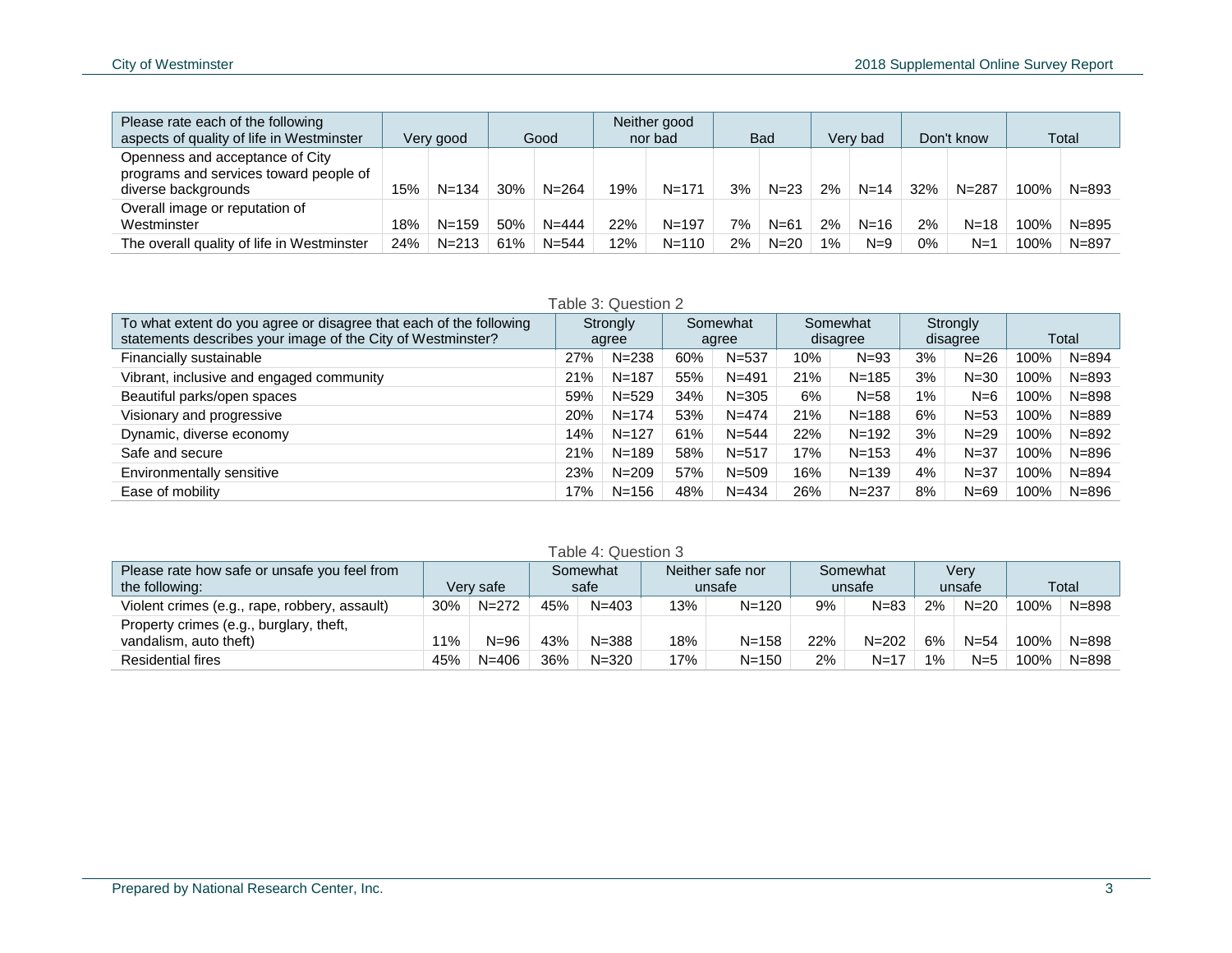| For each of the following services provided by the City<br>of Westminster, first please rate the quality of the<br>service and then how important each of these services<br>is in Westminster. |     | Very good |     | Good      |     | Neither good<br>nor bad |     | <b>Bad</b> |     | Very bad |      | Total     |
|------------------------------------------------------------------------------------------------------------------------------------------------------------------------------------------------|-----|-----------|-----|-----------|-----|-------------------------|-----|------------|-----|----------|------|-----------|
| Sewer services                                                                                                                                                                                 | 36% | $N = 258$ | 45% | $N = 324$ | 16% | $N = 116$               | 2%  | $N=15$     | 1%  | $N=6$    | 100% | $N = 719$ |
|                                                                                                                                                                                                |     |           | 38% | $N = 231$ | 23% | $N = 142$               | 11% | $N=66$     | 5%  | $N=29$   | 100% | $N = 605$ |
| Recycling drop off centers at City facilities                                                                                                                                                  | 23% | $N = 137$ |     |           |     |                         |     |            |     |          |      |           |
| Police traffic enforcement                                                                                                                                                                     | 20% | $N = 144$ | 43% | $N = 315$ | 24% | $N = 179$               | 10% | $N=71$     | 4%  | $N=29$   | 100% | $N = 738$ |
| Police protection                                                                                                                                                                              | 30% | $N = 222$ | 46% | $N = 337$ | 17% | $N = 124$               | 5%  | $N = 36$   | 3%  | $N=19$   | 100% | $N = 738$ |
| Fire protection                                                                                                                                                                                | 44% | $N = 312$ | 46% | $N = 323$ | 9%  | $N=63$                  | 1%  | $N=7$      | 0%  | $N=2$    | 100% | $N = 707$ |
| Emergency medical/ambulance service                                                                                                                                                            | 39% | $N = 226$ | 48% | $N = 282$ | 12% | $N = 70$                | 1%  | $N=4$      | 0%  | $N=2$    | 100% | $N = 584$ |
| <b>Municipal Court</b>                                                                                                                                                                         | 18% | $N = 76$  | 43% | $N = 184$ | 33% | $N = 139$               | 4%  | $N=19$     | 1%  | $N=6$    | 100% | $N = 424$ |
| Emergency preparedness                                                                                                                                                                         | 19% | $N = 84$  | 45% | $N = 204$ | 32% | $N = 143$               | 3%  | $N=12$     | 2%  | $N=9$    | 100% | $N = 452$ |
| Land use, planning and zoning                                                                                                                                                                  | 14% | $N = 100$ | 32% | $N = 224$ | 28% | $N = 195$               | 15% | $N = 103$  | 10% | $N=69$   | 100% | $N = 691$ |
| City Code enforcement                                                                                                                                                                          | 13% | $N = 78$  | 38% | $N = 232$ | 29% | $N = 181$               | 14% | $N=86$     | 7%  | $N=41$   | 100% | $N = 618$ |
| Animal management                                                                                                                                                                              | 16% | $N = 103$ | 47% | $N = 305$ | 25% | $N = 162$               | 9%  | $N=60$     | 3%  | $N=18$   | 100% | $N = 648$ |
| Economic development                                                                                                                                                                           | 13% | $N=87$    | 41% | $N = 282$ | 29% | $N = 201$               | 10% | $N=71$     | 6%  | $N=41$   | 100% | $N = 682$ |
| Parks maintenance                                                                                                                                                                              | 36% | $N = 276$ | 49% | $N = 373$ | 12% | $N = 89$                | 2%  | $N=15$     | 1%  | $N=5$    | 100% | $N = 758$ |
| Libraries                                                                                                                                                                                      | 43% | $N = 292$ | 45% | $N = 303$ | 10% | $N=69$                  | 1%  | $N=7$      | 1%  | $N=4$    | 100% | $N = 675$ |
| Drinking water quality                                                                                                                                                                         | 45% | $N = 347$ | 41% | $N = 315$ | 10% | $N=74$                  | 3%  | $N=22$     | 1%  | $N=8$    | 100% | $N = 766$ |
| Recreation programs                                                                                                                                                                            | 43% | $N = 313$ | 43% | $N = 309$ | 10% | $N = 72$                | 4%  | $N=27$     | 0%  | $N=3$    | 100% | $N = 724$ |
| <b>Recreation facilities</b>                                                                                                                                                                   | 50% | $N = 366$ | 39% | $N = 291$ | 8%  | $N = 59$                | 2%  | $N=16$     | 1%  | $N=7$    | 100% | $N = 739$ |
| Trails                                                                                                                                                                                         | 49% | $N = 362$ | 39% | $N = 291$ | 10% | $N=71$                  | 1%  | $N=11$     | 0%  | $N=3$    | 100% | $N = 738$ |
| Preservation of natural areas (open space, greenbelts)                                                                                                                                         | 46% | $N = 347$ | 36% | $N = 272$ | 12% | $N = 94$                | 4%  | $N = 30$   | 2%  | $N=15$   | 100% | $N = 758$ |
| Building permits/inspections                                                                                                                                                                   | 15% | $N=71$    | 41% | $N = 188$ | 31% | $N = 142$               | 8%  | $N = 35$   | 6%  | $N=28$   | 100% | $N = 464$ |
| Utility billing/meter reading                                                                                                                                                                  | 22% | $N = 143$ | 46% | $N = 307$ | 26% | $N = 174$               | 4%  | $N=25$     | 2%  | $N=13$   | 100% | $N = 662$ |
| Snow removal                                                                                                                                                                                   | 19% | $N = 145$ | 41% | $N = 313$ | 24% | $N = 181$               | 13% | $N = 100$  | 4%  | $N=30$   | 100% | $N = 769$ |
| Street repair                                                                                                                                                                                  | 10% | $N=78$    | 38% | $N = 290$ | 28% | $N = 215$               | 16% | $N = 118$  | 8%  | $N=58$   | 100% | $N = 759$ |
| Street cleaning                                                                                                                                                                                | 15% | $N = 108$ | 46% | $N = 341$ | 28% | $N = 207$               | 9%  | $N=65$     | 3%  | $N=21$   | 100% | $N = 742$ |
| Overall customer service by Westminster employees<br>(police, receptionists, planners, etc.)                                                                                                   | 30% | $N = 207$ | 48% | $N = 324$ | 16% | $N = 110$               | 3%  | $N = 23$   | 3%  | $N = 18$ | 100% | $N = 682$ |
| Overall quality of services provided by the City                                                                                                                                               | 22% | $N = 163$ | 55% | $N = 413$ | 17% | $N = 130$               | 4%  | $N=29$     | 2%  | $N=13$   | 100% | $N = 748$ |

Table 5: Question 4 (Quality) without "don't know" responses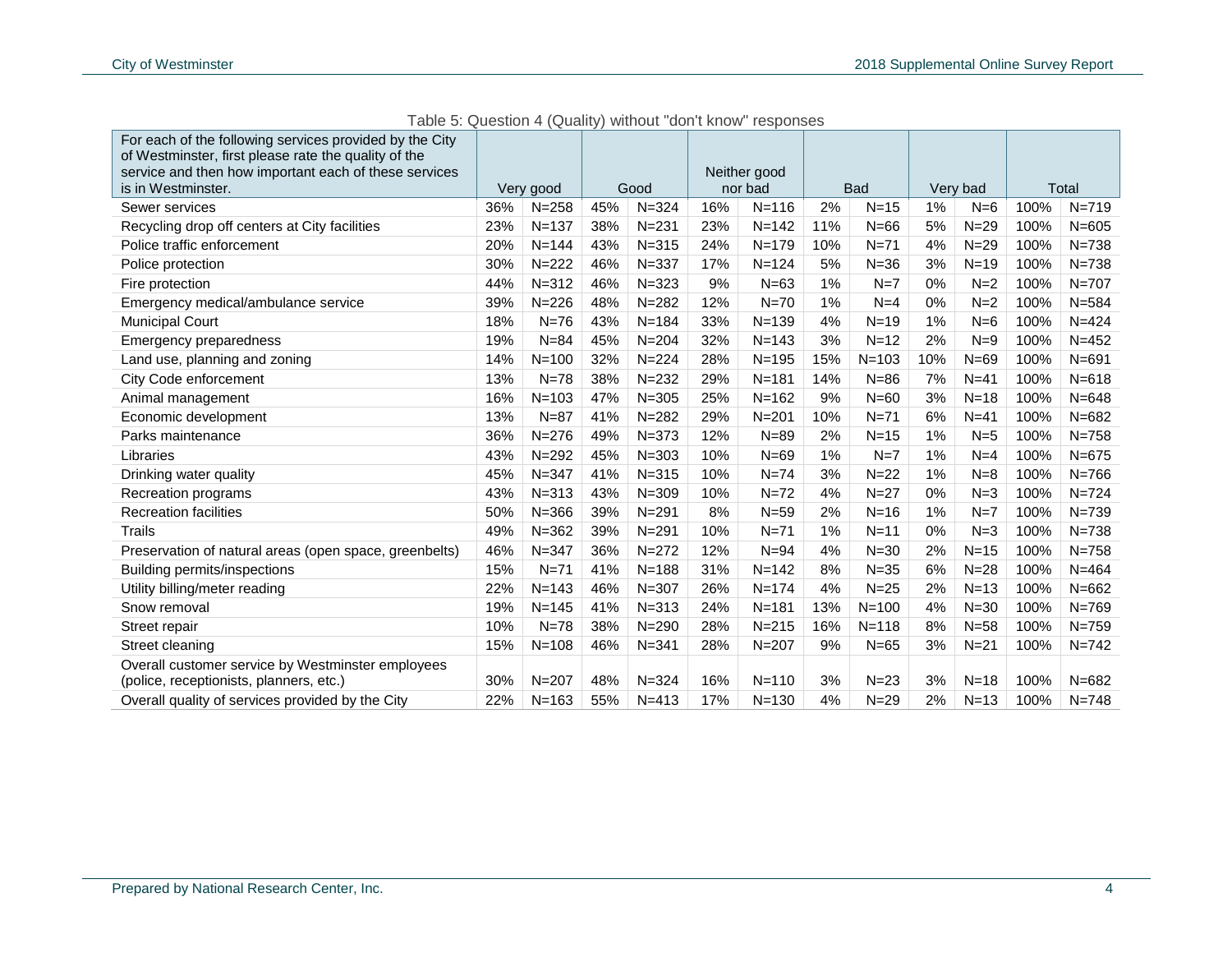| For each of the following services<br>provided by the City of Westminster, first<br>please rate the quality of the service and<br>then how important each of these<br>services is in Westminster. |     | Very good |     | Good      |     | Neither good<br>nor bad |     | <b>Bad</b> |    | Very bad |     | Don't know |      | Total     |
|---------------------------------------------------------------------------------------------------------------------------------------------------------------------------------------------------|-----|-----------|-----|-----------|-----|-------------------------|-----|------------|----|----------|-----|------------|------|-----------|
| Sewer services                                                                                                                                                                                    | 33% | $N = 258$ | 42% | $N = 324$ | 15% | $N = 116$               | 2%  | $N = 15$   | 1% | $N=6$    | 7%  | $N=57$     | 100% | $N = 776$ |
| Recycling drop off centers at City<br>facilities                                                                                                                                                  | 18% | $N = 137$ | 30% | $N = 231$ | 18% | $N = 142$               | 9%  | $N=66$     | 4% | $N=29$   | 22% | $N = 171$  | 100% | $N = 776$ |
| Police traffic enforcement                                                                                                                                                                        | 19% | $N = 144$ | 41% | $N = 315$ | 23% | $N = 179$               | 9%  | $N=71$     | 4% | $N=29$   | 5%  | $N = 36$   | 100% | $N = 774$ |
| Police protection                                                                                                                                                                                 | 29% | $N = 222$ | 43% | $N = 337$ | 16% | $N = 124$               | 5%  | $N = 36$   | 2% | $N=19$   | 5%  | $N = 38$   | 100% | $N = 776$ |
| Fire protection                                                                                                                                                                                   | 40% | $N = 312$ | 42% | $N = 323$ | 8%  | $N=63$                  | 1%  | $N=7$      | 0% | $N=2$    | 9%  | $N=70$     | 100% | $N = 777$ |
| Emergency medical/ambulance service                                                                                                                                                               | 29% | $N = 226$ | 36% | $N = 282$ | 9%  | $N=70$                  | 1%  | $N=4$      | 0% | $N=2$    | 25% | $N = 190$  | 100% | $N = 774$ |
| <b>Municipal Court</b>                                                                                                                                                                            | 10% | $N=76$    | 24% | $N = 184$ | 18% | $N = 139$               | 2%  | $N=19$     | 1% | $N=6$    | 45% | $N = 350$  | 100% | $N = 774$ |
| <b>Emergency preparedness</b>                                                                                                                                                                     | 11% | $N = 84$  | 26% | $N = 204$ | 18% | $N = 143$               | 2%  | $N=12$     | 1% | $N=9$    | 42% | $N = 325$  | 100% | $N = 777$ |
| Land use, planning and zoning                                                                                                                                                                     | 13% | $N = 100$ | 29% | $N = 224$ | 25% | $N = 195$               | 13% | $N = 103$  | 9% | $N=69$   | 11% | $N = 83$   | 100% | $N = 774$ |
| City Code enforcement                                                                                                                                                                             | 10% | $N=78$    | 30% | $N = 232$ | 23% | $N = 181$               | 11% | $N = 86$   | 5% | $N=41$   | 20% | $N = 158$  | 100% | $N = 776$ |
| Animal management                                                                                                                                                                                 | 13% | $N = 103$ | 39% | $N = 305$ | 21% | $N = 162$               | 8%  | $N=60$     | 2% | $N = 18$ | 16% | $N = 128$  | 100% | $N = 776$ |
| Economic development                                                                                                                                                                              | 11% | $N=87$    | 36% | $N = 282$ | 26% | $N = 201$               | 9%  | $N=71$     | 5% | $N=41$   | 12% | $N=91$     | 100% | $N = 773$ |
| Parks maintenance                                                                                                                                                                                 | 36% | $N = 276$ | 48% | $N = 373$ | 11% | $N = 89$                | 2%  | $N=15$     | 1% | $N=5$    | 2%  | $N=17$     | 100% | $N = 775$ |
| Libraries                                                                                                                                                                                         | 38% | $N = 292$ | 39% | $N = 303$ | 9%  | $N=69$                  | 1%  | $N=7$      | 1% | $N=4$    | 13% | $N = 100$  | 100% | $N = 775$ |
| Drinking water quality                                                                                                                                                                            | 45% | $N = 347$ | 41% | $N = 315$ | 10% | $N=74$                  | 3%  | $N=22$     | 1% | $N=8$    | 1%  | $N=9$      | 100% | $N = 775$ |
| Recreation programs                                                                                                                                                                               | 40% | $N = 313$ | 40% | $N = 309$ | 9%  | $N=72$                  | 3%  | $N=27$     | 0% | $N=3$    | 7%  | $N=51$     | 100% | $N = 775$ |
| <b>Recreation facilities</b>                                                                                                                                                                      | 47% | $N = 366$ | 37% | $N = 291$ | 8%  | $N=59$                  | 2%  | $N=16$     | 1% | $N=7$    | 5%  | $N = 38$   | 100% | $N = 777$ |
| <b>Trails</b>                                                                                                                                                                                     | 47% | $N = 362$ | 38% | $N = 291$ | 9%  | $N=71$                  | 1%  | $N=11$     | 0% | $N=3$    | 5%  | $N = 37$   | 100% | $N = 775$ |
| Preservation of natural areas (open<br>space, greenbelts)                                                                                                                                         | 45% | $N = 347$ | 35% | $N = 272$ | 12% | $N = 94$                | 4%  | $N = 30$   | 2% | $N=15$   | 2%  | $N=18$     | 100% | $N = 776$ |
| <b>Building permits/inspections</b>                                                                                                                                                               | 9%  | $N=71$    | 24% | $N = 188$ | 18% | $N = 142$               | 5%  | $N = 35$   | 4% | $N=28$   | 40% | $N = 308$  | 100% | $N = 772$ |
| Utility billing/meter reading                                                                                                                                                                     | 18% | $N = 143$ | 40% | $N = 307$ | 23% | $N = 174$               | 3%  | $N=25$     | 2% | $N=13$   | 14% | $N = 111$  | 100% | $N = 773$ |
| Snow removal                                                                                                                                                                                      | 19% | $N = 145$ | 40% | $N = 313$ | 23% | $N = 181$               | 13% | $N = 100$  | 4% | $N = 30$ | 1%  | $N=7$      | 100% | $N = 776$ |
| Street repair                                                                                                                                                                                     | 10% | $N = 78$  | 37% | $N = 290$ | 28% | $N = 215$               | 15% | $N = 118$  | 7% | $N=58$   | 2%  | $N=17$     | 100% | $N = 776$ |
| Street cleaning                                                                                                                                                                                   | 14% | $N = 108$ | 44% | $N = 341$ | 27% | $N = 207$               | 8%  | $N=65$     | 3% | $N=21$   | 4%  | $N=27$     | 100% | $N = 769$ |
| Overall customer service by<br>Westminster employees (police,<br>receptionists, planners, etc.)                                                                                                   | 27% | $N = 207$ | 42% | $N = 324$ | 14% | $N = 110$               | 3%  | $N = 23$   | 2% | $N = 18$ | 12% | $N=91$     | 100% | $N = 773$ |
| Overall quality of services provided by<br>the City                                                                                                                                               | 21% | $N = 163$ | 53% | $N = 413$ | 17% | $N = 130$               | 4%  | $N = 29$   | 2% | $N=13$   | 3%  | $N=25$     | 100% | $N = 773$ |

Table 6: Question 4 (Quality) with "don't know" responses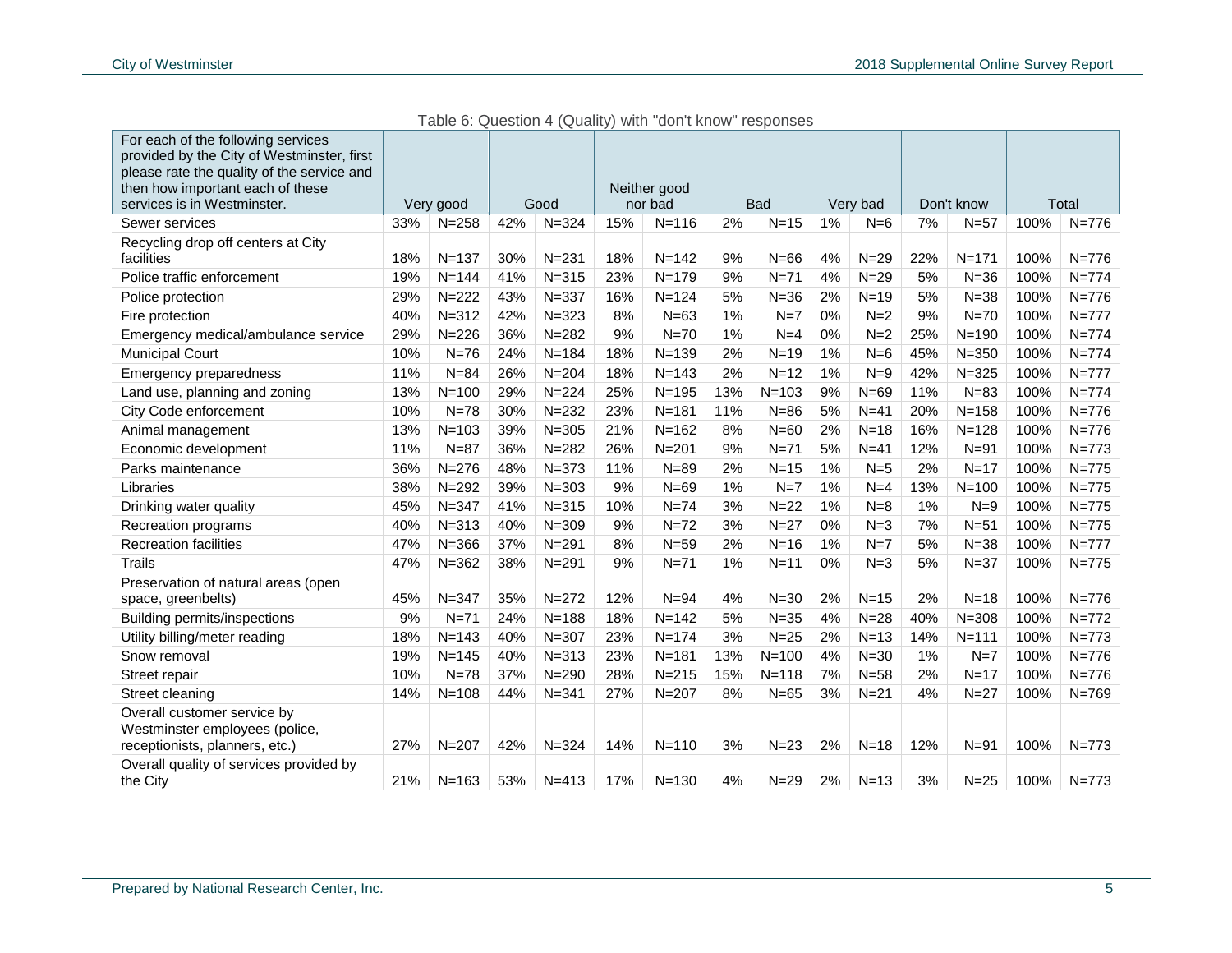| For each of the following services provided by the City of Westminster,                      |     |                  |     |           |     |           |       |            |      |           |
|----------------------------------------------------------------------------------------------|-----|------------------|-----|-----------|-----|-----------|-------|------------|------|-----------|
| first please rate the quality of the service and then how important each                     |     |                  |     | Very      |     | Somewhat  |       | Not at all |      |           |
| of these services is in Westminster.                                                         |     | <b>Essential</b> |     | important |     | important |       | important  |      | Total     |
| Sewer services                                                                               | 69% | $N = 524$        | 22% | $N = 166$ | 8%  | $N = 59$  | 1%    | $N=6$      | 100% | $N = 755$ |
| Recycling drop off centers at City facilities                                                | 24% | $N = 184$        | 37% | $N = 276$ | 32% | $N = 243$ | 7%    | $N=53$     | 100% | $N = 756$ |
| Police traffic enforcement                                                                   | 49% | $N = 374$        | 35% | $N = 270$ | 14% | $N = 110$ | 2%    | $N=15$     | 100% | $N = 769$ |
| Police protection                                                                            | 79% | $N = 612$        | 18% | $N = 142$ | 2%  | $N = 19$  | 1%    | $N=4$      | 100% | $N = 777$ |
| Fire protection                                                                              | 83% | $N = 642$        | 15% | $N = 119$ | 2%  | $N=14$    | 0%    | $N=0$      | 100% | $N = 775$ |
| Emergency medical/ambulance service                                                          | 79% | $N = 611$        | 17% | $N = 132$ | 3%  | $N = 27$  | 0%    | $N=2$      | 100% | $N = 772$ |
| <b>Municipal Court</b>                                                                       | 33% | $N = 244$        | 47% | $N = 351$ | 20% | $N = 147$ | 1%    | $N=8$      | 100% | $N = 750$ |
| <b>Emergency preparedness</b>                                                                | 52% | $N = 396$        | 37% | $N = 279$ | 11% | $N=82$    | 0%    | $N=3$      | 100% | $N = 760$ |
| Land use, planning and zoning                                                                | 38% | $N = 291$        | 51% | $N = 388$ | 11% | $N = 81$  | 1%    | $N=5$      | 100% | $N = 765$ |
| City Code enforcement                                                                        | 27% | $N = 207$        | 49% | $N = 376$ | 21% | $N = 160$ | 2%    | $N=18$     | 100% | $N = 761$ |
| Animal management                                                                            | 24% | $N = 185$        | 47% | $N = 361$ | 27% | $N = 211$ | 2%    | $N=14$     | 100% | $N = 771$ |
| Economic development                                                                         | 37% | $N = 283$        | 47% | $N = 360$ | 14% | $N = 109$ | 2%    | $N=12$     | 100% | $N = 764$ |
| Parks maintenance                                                                            | 37% | $N = 282$        | 53% | $N = 406$ | 10% | $N = 80$  | 0%    | $N=2$      | 100% | $N = 770$ |
| Libraries                                                                                    | 38% | $N = 291$        | 44% | $N = 333$ | 16% | $N = 123$ | 2%    | $N=12$     | 100% | $N = 759$ |
| Drinking water quality                                                                       | 84% | $N = 647$        | 15% | $N = 114$ | 1%  | $N=11$    | 0%    | $N=0$      | 100% | $N = 772$ |
| Recreation programs                                                                          | 23% | $N = 172$        | 51% | $N = 387$ | 25% | $N = 187$ | 2%    | $N=15$     | 100% | $N = 761$ |
| <b>Recreation facilities</b>                                                                 | 26% | $N = 199$        | 50% | $N = 380$ | 23% | $N = 173$ | 1%    | $N=9$      | 100% | $N = 761$ |
| <b>Trails</b>                                                                                | 28% | $N = 212$        | 49% | $N = 378$ | 21% | $N = 162$ | 2%    | $N=17$     | 100% | $N = 769$ |
| Preservation of natural areas (open space, greenbelts)                                       | 44% | $N = 343$        | 42% | $N = 325$ | 12% | $N = 91$  | 2%    | $N = 12$   | 100% | $N = 771$ |
| Building permits/inspections                                                                 | 27% | $N = 195$        | 47% | $N = 348$ | 24% | $N = 174$ | 2%    | $N=16$     | 100% | $N = 733$ |
| Utility billing/meter reading                                                                | 24% | $N = 178$        | 45% | $N = 334$ | 29% | $N = 212$ | 2%    | $N=16$     | 100% | $N = 740$ |
| Snow removal                                                                                 | 45% | $N = 343$        | 42% | $N = 323$ | 13% | $N = 101$ | 0%    | $N = 3$    | 100% | $N = 770$ |
| Street repair                                                                                | 52% | $N = 403$        | 43% | $N = 329$ | 5%  | $N = 39$  | $0\%$ | $N=0$      | 100% | $N = 771$ |
| Street cleaning                                                                              | 18% | $N = 141$        | 45% | $N = 348$ | 32% | $N = 245$ | 4%    | $N = 31$   | 100% | $N = 765$ |
| Overall customer service by Westminster employees (police,<br>receptionists, planners, etc.) | 40% | $N = 307$        | 49% | $N = 376$ | 9%  | $N = 70$  | 1%    | $N=7$      | 100% | $N = 760$ |

Table 7: Question 4 (Importance) without "don't know" responses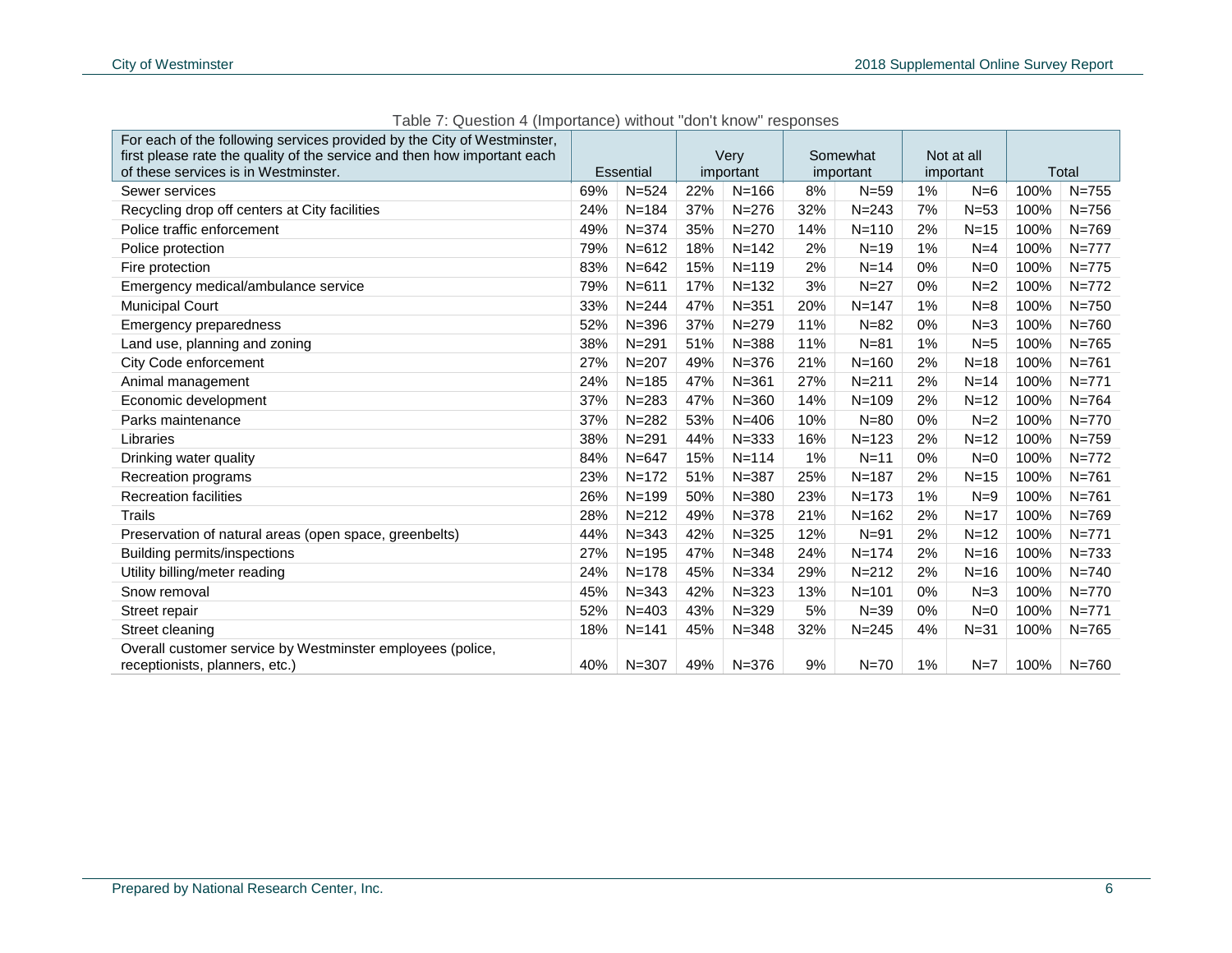| For each of the following services provided by the City of<br>Westminster, first please rate the quality of the service<br>and then how important each of these services is in<br>Westminster. |     | Essential |     | Verv<br>important |     | Somewhat<br>important |    | Not at all<br>important |    | Don't know |      | Total     |
|------------------------------------------------------------------------------------------------------------------------------------------------------------------------------------------------|-----|-----------|-----|-------------------|-----|-----------------------|----|-------------------------|----|------------|------|-----------|
| Sewer services                                                                                                                                                                                 | 68% | $N = 524$ | 21% | $N = 166$         | 8%  | $N = 59$              | 1% | $N=6$                   | 3% | $N=21$     | 100% | $N = 776$ |
| Recycling drop off centers at City facilities                                                                                                                                                  | 24% | $N = 184$ | 36% | $N = 276$         | 31% | $N = 243$             | 7% | $N=53$                  | 2% | $N=19$     | 100% | $N = 775$ |
| Police traffic enforcement                                                                                                                                                                     | 48% | $N = 374$ | 35% | $N = 270$         | 14% | $N = 110$             | 2% | $N=15$                  | 1% | $N=4$      | 100% | $N = 773$ |
| Police protection                                                                                                                                                                              | 79% | $N = 612$ | 18% | $N = 142$         | 2%  | $N=19$                | 1% | $N=4$                   | 0% | $N=0$      | 100% | $N = 777$ |
| Fire protection                                                                                                                                                                                | 83% | $N = 642$ | 15% | $N = 119$         | 2%  | $N=14$                | 0% | $N=0$                   | 0% | $N=1$      | 100% | $N = 776$ |
| Emergency medical/ambulance service                                                                                                                                                            | 79% | $N = 611$ | 17% | $N = 132$         | 3%  | $N=27$                | 0% | $N=2$                   | 1% | $N=5$      | 100% | $N = 777$ |
| <b>Municipal Court</b>                                                                                                                                                                         | 31% | $N = 244$ | 45% | $N = 351$         | 19% | $N = 147$             | 1% | $N=8$                   | 3% | $N=26$     | 100% | $N = 776$ |
| <b>Emergency preparedness</b>                                                                                                                                                                  | 51% | $N = 396$ | 36% | $N = 279$         | 11% | $N = 82$              | 0% | $N=3$                   | 2% | $N=16$     | 100% | $N = 776$ |
| Land use, planning and zoning                                                                                                                                                                  | 38% | $N = 291$ | 50% | $N = 388$         | 10% | $N = 81$              | 1% | $N=5$                   | 1% | $N=10$     | 100% | $N = 775$ |
| City Code enforcement                                                                                                                                                                          | 27% | $N = 207$ | 49% | $N = 376$         | 21% | $N = 160$             | 2% | $N=18$                  | 2% | $N=13$     | 100% | $N = 774$ |
| Animal management                                                                                                                                                                              | 24% | $N = 185$ | 47% | $N = 361$         | 27% | $N = 211$             | 2% | $N=14$                  | 1% | $N=5$      | 100% | $N = 776$ |
| Economic development                                                                                                                                                                           | 37% | $N = 283$ | 47% | $N = 360$         | 14% | $N = 109$             | 2% | $N=12$                  | 1% | $N=10$     | 100% | $N = 774$ |
| Parks maintenance                                                                                                                                                                              | 36% | $N = 282$ | 53% | $N = 406$         | 10% | $N=80$                | 0% | $N=2$                   | 0% | $N=3$      | 100% | $N = 773$ |
| Libraries                                                                                                                                                                                      | 38% | $N = 291$ | 43% | $N = 333$         | 16% | $N = 123$             | 2% | $N=12$                  | 2% | $N=13$     | 100% | $N = 772$ |
| Drinking water quality                                                                                                                                                                         | 84% | $N = 647$ | 15% | $N = 114$         | 1%  | $N=11$                | 0% | $N=0$                   | 0% | $N=0$      | 100% | $N = 772$ |
| Recreation programs                                                                                                                                                                            | 22% | $N = 172$ | 50% | $N = 387$         | 24% | $N = 187$             | 2% | $N=15$                  | 1% | $N=8$      | 100% | $N = 769$ |
| <b>Recreation facilities</b>                                                                                                                                                                   | 26% | $N = 199$ | 49% | $N = 380$         | 23% | $N = 173$             | 1% | $N=9$                   | 1% | $N=7$      | 100% | $N = 768$ |
| <b>Trails</b>                                                                                                                                                                                  | 27% | $N = 212$ | 49% | $N = 378$         | 21% | $N = 162$             | 2% | $N=17$                  | 1% | $N=4$      | 100% | $N = 773$ |
| Preservation of natural areas (open space, greenbelts)                                                                                                                                         | 44% | $N = 343$ | 42% | $N = 325$         | 12% | $N=91$                | 2% | $N=12$                  | 0% | $N=1$      | 100% | $N = 772$ |
| Building permits/inspections                                                                                                                                                                   | 25% | $N = 195$ | 45% | $N = 348$         | 23% | $N = 174$             | 2% | $N=16$                  | 5% | $N = 39$   | 100% | $N = 772$ |
| Utility billing/meter reading                                                                                                                                                                  | 23% | $N = 178$ | 43% | $N = 334$         | 28% | $N = 212$             | 2% | $N=16$                  | 4% | $N=29$     | 100% | $N = 769$ |
| Snow removal                                                                                                                                                                                   | 44% | $N = 343$ | 42% | $N = 323$         | 13% | $N = 101$             | 0% | $N=3$                   | 0% | $N=1$      | 100% | $N = 771$ |
| Street repair                                                                                                                                                                                  | 52% | $N = 403$ | 43% | $N = 329$         | 5%  | $N = 39$              | 0% | $N=0$                   | 0% | $N=0$      | 100% | $N = 771$ |
| Street cleaning                                                                                                                                                                                | 18% | $N = 141$ | 45% | $N = 348$         | 32% | $N = 245$             | 4% | $N = 31$                | 0% | $N=2$      | 100% | $N = 767$ |
| Overall customer service by Westminster employees<br>(police, receptionists, planners, etc.)                                                                                                   | 40% | $N = 307$ | 49% | $N = 376$         | 9%  | $N=70$                | 1% | $N=7$                   | 1% | $N=9$      | 100% | $N = 769$ |

Table 8: Question 4 (Importance) with "don't know" responses

### Table 9: Question 5 without "don't know" responses

| Overall, would you say the City is headed in the right direction or the wrong direction? | Percent | <b>Number</b> |
|------------------------------------------------------------------------------------------|---------|---------------|
| <b>Right direction</b>                                                                   | 76%     | $N = 455$     |
| Wrong direction                                                                          | 24%     | $N = 147$     |
| Total                                                                                    | 100%    | $N = 602$     |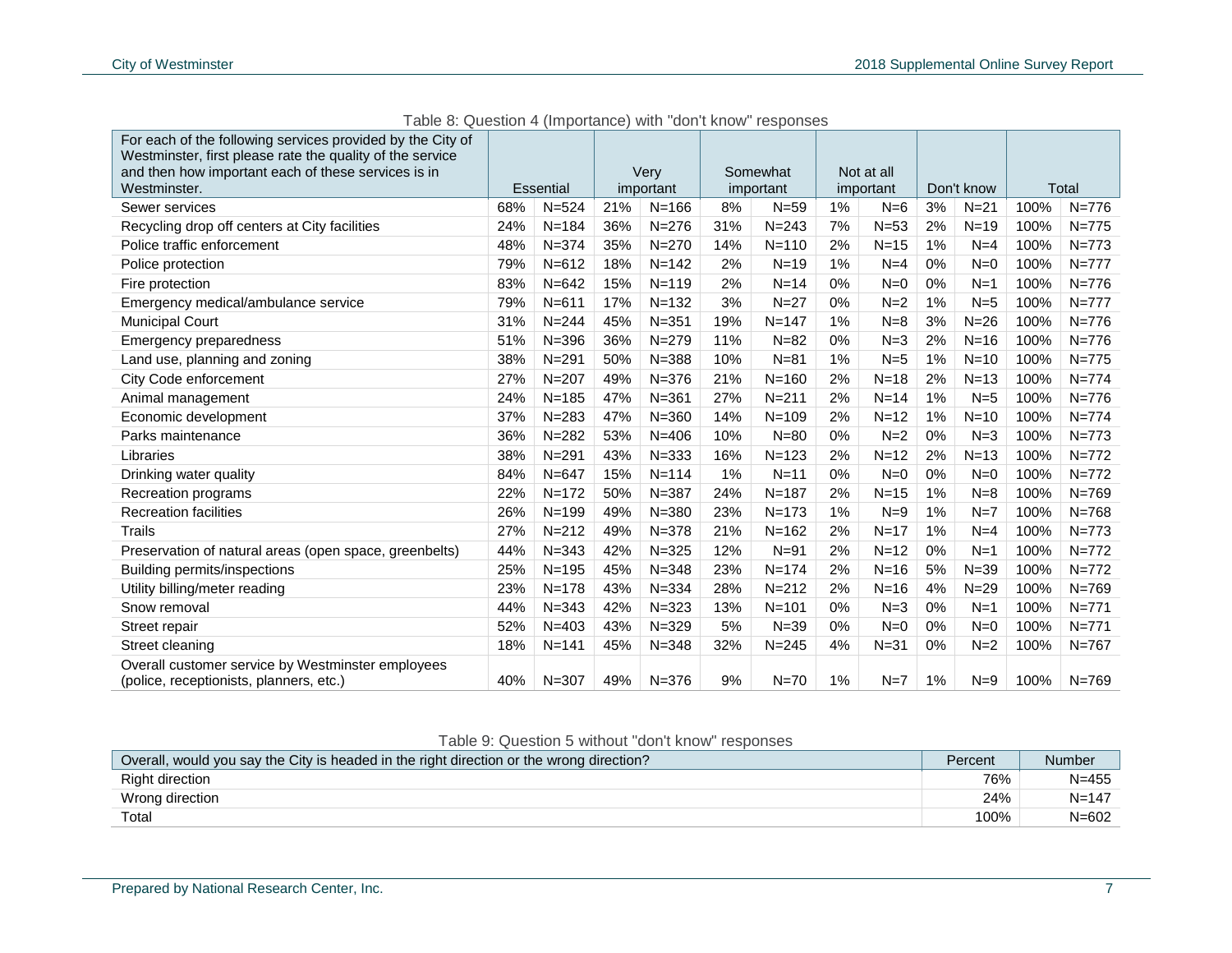| Overall, would you say the City is headed in the right direction or the wrong direction? | Percent | Number    |
|------------------------------------------------------------------------------------------|---------|-----------|
| Right direction                                                                          | 63%     | $N = 455$ |
| Wrong direction                                                                          | 20%     | $N = 147$ |
| Don't know                                                                               | 17%     | $N = 126$ |
| Total                                                                                    | 100%    | $N = 728$ |

#### Table 10: Question 5 with "don't know" responses

| Table 11: Question 6 without "don't know" responses                                                          |     |                   |     |                   |     |                               |     |                      |     |                      |      |           |
|--------------------------------------------------------------------------------------------------------------|-----|-------------------|-----|-------------------|-----|-------------------------------|-----|----------------------|-----|----------------------|------|-----------|
| Please rate the following statements by circling<br>the number that most clearly represents your<br>opinion: |     | Strongly<br>agree |     | Somewhat<br>agree |     | Neither agree nor<br>disagree |     | Somewhat<br>disagree |     | Strongly<br>disagree |      | Total     |
| I receive good value for the City of Westminster<br>taxes I pay                                              | 28% | $N = 214$         | 44% | $N = 335$         | 15% | $N = 111$                     | 9%  | $N = 69$             | 4%  | $N = 34$             | 100% | $N = 763$ |
| The Westminster government welcomes citizen<br>involvement                                                   | 30% | $N = 207$         | 37% | $N = 259$         | 18% | $N = 122$                     | 9%  | $N = 64$             | 6%  | $N = 43$             | 100% | $N = 695$ |
| City Council cares what people like me think                                                                 | 18% | $N = 123$         | 34% | $N = 228$         | 19% | $N = 128$                     | 15% | $N = 99$             | 14% | $N = 96$             | 100% | $N = 674$ |

#### Table 12: Question 6 with "don't know" responses

| Please rate the following<br>statements by circling the number<br>that most clearly represents your<br>opinion: |     | Strongly<br>agree |     | Somewhat<br>agree |     | Neither agree<br>nor disagree |     | Somewhat<br>disagree |        | Strongly<br>disagree |       | Don't know |      | Total     |
|-----------------------------------------------------------------------------------------------------------------|-----|-------------------|-----|-------------------|-----|-------------------------------|-----|----------------------|--------|----------------------|-------|------------|------|-----------|
| I receive good value for the City of<br>Westminster taxes I pay                                                 | 28% | $N = 214$         | 43% | $N = 335$         | 14% | $N = 111$                     | 9%  | $N=69$               | 4%     | $N = 34$             | $1\%$ | $N = 10$   | 100% | $N = 773$ |
| The Westminster government<br>welcomes citizen involvement                                                      | 27% | $N = 207$         | 34% | $N = 259$         | 16% | $N = 122$                     | 8%  | $N = 64$             | 6%     | $N=43$               | 10%   | $N = 76$   | 100% | $N = 771$ |
| City Council cares what people like<br>me think                                                                 | 16% | $N = 123$         | 30% | $N = 228$         | 17% | $N = 128$                     | 13% | $N = 99$             | $12\%$ | $N = 96$             | 13%   | $N = 98$   | 100% | $N=772$   |

#### Table 13: Question 7

| How familiar, if at all, are you with each of the following emergency communications | Not at all<br>Somewhat |               |     |           |     |           |      |           |
|--------------------------------------------------------------------------------------|------------------------|---------------|-----|-----------|-----|-----------|------|-----------|
| in Westminster?                                                                      |                        | Verv familiar |     | familiar  |     | familiar  |      | Total     |
| Code Red (reverse 911)                                                               | 34%                    | $N = 259$     | 40% | $N = 300$ | 26% | $N = 198$ | 100% | $N=757$   |
| EAS (Emergency Alerting System)                                                      | 26%                    | $N = 197$     | 39% | N=294     | 35% | $N = 263$ | 100% | $N = 754$ |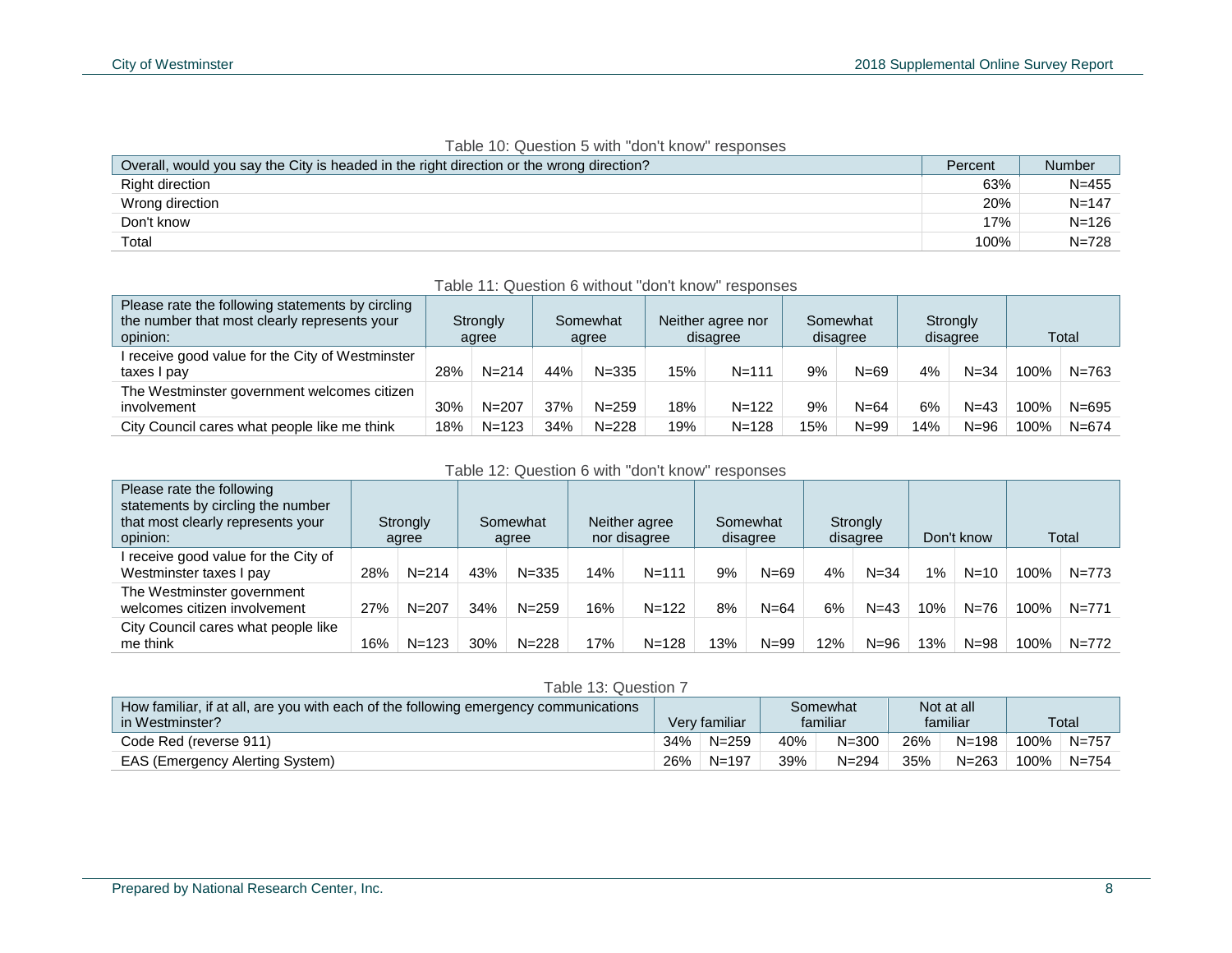| Table 14: Question 8                                      |     |           |     |           |      |           |  |  |  |
|-----------------------------------------------------------|-----|-----------|-----|-----------|------|-----------|--|--|--|
| Does your household currently have each of the following? |     | Yes       |     | No.       |      | Total     |  |  |  |
| A family shelter-in-place plan                            | 34% | $N = 233$ | 66% | $N = 458$ | 100% | $N = 691$ |  |  |  |
| A family evacuation plan                                  | 42% | $N = 306$ | 58% | $N = 419$ | 100% | $N = 725$ |  |  |  |
| An emergency preparedness kit                             | 32% | $N = 236$ | 68% | $N = 499$ | 100% | N=735     |  |  |  |

| $\sim$ $\sim$ | . .<br>$\overline{\phantom{0}}$ |
|---------------|---------------------------------|
|               |                                 |
|               |                                 |
|               |                                 |

| Table 15: Question 9 without "don't know" responses                   |     |               |     |               |     |                  |     |               |      |           |
|-----------------------------------------------------------------------|-----|---------------|-----|---------------|-----|------------------|-----|---------------|------|-----------|
| To what degree, if at all, are the following problems in Westminster? |     | Not a problem |     | Minor problem |     | Moderate problem |     | Major problem |      | Total     |
| Crime (vandalism, graffiti, drugs)                                    | 4%  | $N=26$        | 36% | $N = 261$     | 46% | $N = 336$        | 15% | $N = 107$     | 100% | N=730     |
| Too much growth                                                       | 13% | $N = 99$      | 20% | $N = 145$     | 32% | $N = 239$        | 35% | $N = 259$     | 100% | $N = 742$ |
| Lack of growth                                                        | 73% | $N = 524$     | 17% | $N = 124$     | 7%  | $N = 51$         | 2%  | $N = 14$      | 100% | $N = 713$ |
| Homelessness                                                          | 11% | $N=75$        | 49% | $N = 336$     | 28% | $N = 191$        | 11% | $N = 77$      | 100% | $N = 679$ |
| Lack of availability of recreation facilities                         | 69% | $N = 500$     | 19% | $N = 135$     | 9%  | $N=66$           | 3%  | $N = 19$      | 100% | $N = 720$ |
| Taxes are too high                                                    | 30% | $N = 214$     | 32% | $N = 231$     | 27% | $N = 192$        | 11% | $N = 82$      | 100% | $N = 719$ |
| Unavailability of convenient shopping                                 | 63% | $N = 472$     | 19% | $N = 140$     | 11% | $N = 83$         | 7%  | $N = 54$      | 100% | $N = 749$ |
| High cost of housing                                                  | 13% | $N = 95$      | 17% | $N = 127$     | 34% | $N = 249$        | 36% | $N = 269$     | 100% | $N = 740$ |
| Traffic safety on neighborhood streets                                | 19% | $N = 143$     | 36% | $N = 271$     | 31% | $N = 228$        | 14% | $N = 102$     | 100% | $N = 744$ |
| Traffic safety on major streets                                       | 17% | $N = 127$     | 34% | $N = 254$     | 31% | $N = 227$        | 18% | $N = 135$     | 100% | $N = 743$ |
| Poor maintenance and condition of homes                               | 22% | $N = 162$     | 50% | $N = 358$     | 21% | $N = 155$        | 6%  | $N = 46$      | 100% | $N = 721$ |
| Poor condition of properties (weeds, trash, junk vehicles)            | 21% | $N = 151$     | 49% | $N = 362$     | 22% | $N = 159$        | 8%  | $N = 62$      | 100% | $N = 734$ |
| Unavailability of trails or trail connections                         | 66% | $N = 467$     | 21% | $N = 150$     | 10% | $N=67$           | 3%  | $N=20$        | 100% | $N = 704$ |

#### Prepared by National Research Center, Inc. 9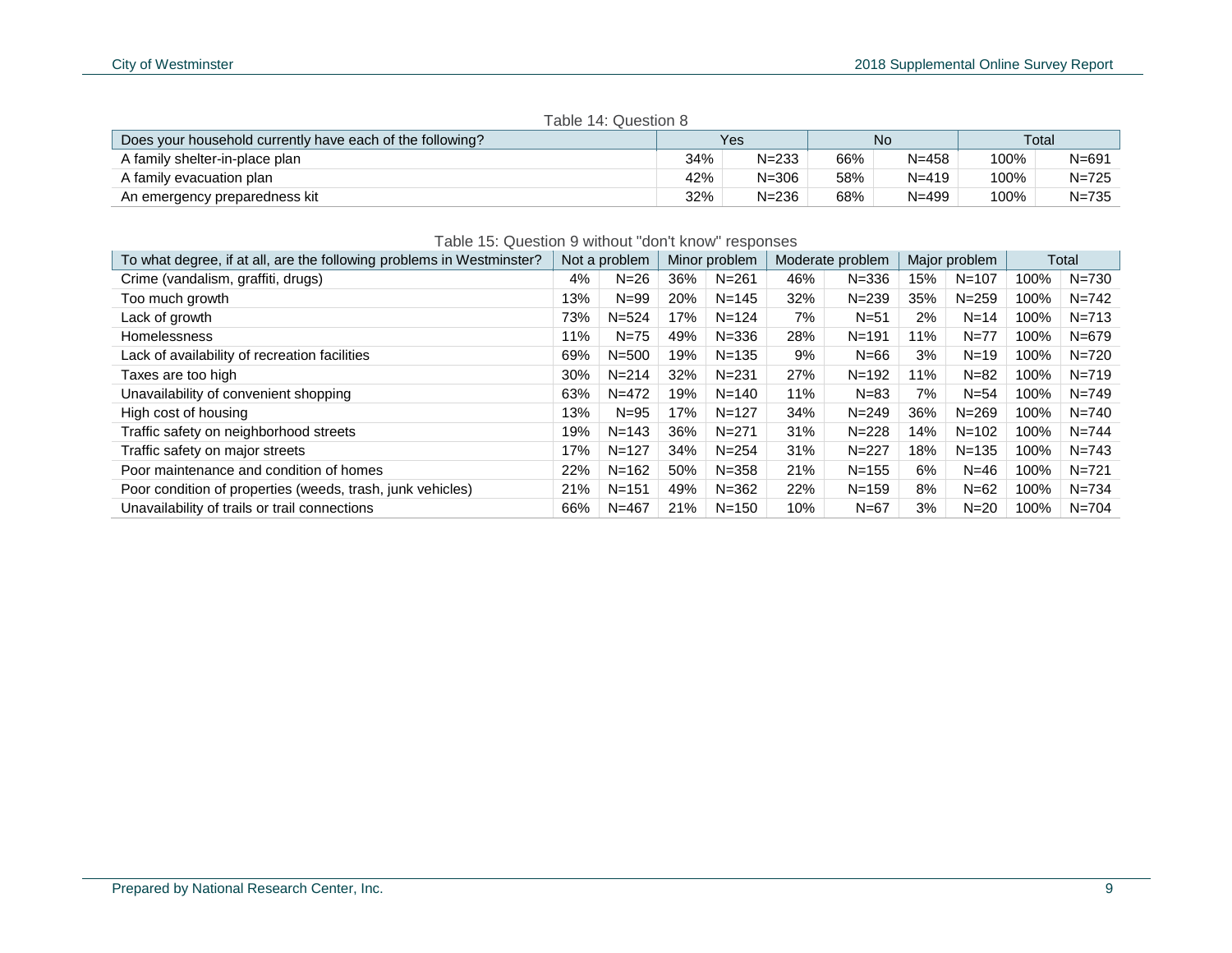| To what degree, if at all, are the following problems in<br>Westminster? |     | Not a<br>problem |     | Minor<br>problem |     | Moderate<br>problem |     | Major<br>problem |       | Don't know |      | Total     |
|--------------------------------------------------------------------------|-----|------------------|-----|------------------|-----|---------------------|-----|------------------|-------|------------|------|-----------|
|                                                                          |     |                  |     |                  |     |                     |     |                  |       |            |      |           |
| Crime (vandalism, graffiti, drugs)                                       | 3%  | $N=26$           | 35% | $N = 261$        | 45% | $N = 336$           | 14% | $N = 107$        | 3%    | $N = 25$   | 100% | $N = 755$ |
| Too much growth                                                          | 13% | $N = 99$         | 19% | $N = 145$        | 31% | $N = 239$           | 34% | $N = 259$        | 2%    | $N = 17$   | 100% | $N = 759$ |
| Lack of growth                                                           | 69% | $N = 524$        | 16% | $N = 124$        | 7%  | $N = 51$            | 2%  | $N = 14$         | 6%    | $N = 43$   | 100% | $N = 756$ |
| <b>Homelessness</b>                                                      | 10% | $N=75$           | 44% | $N = 336$        | 25% | $N = 191$           | 10% | $N = 77$         | 10%   | $N = 79$   | 100% | $N = 758$ |
| Lack of availability of recreation facilities                            | 66% | $N = 500$        | 18% | $N = 135$        | 9%  | $N=66$              | 3%  | $N=19$           | 5%    | $N = 36$   | 100% | $N = 756$ |
| Taxes are too high                                                       | 28% | $N = 214$        | 30% | $N = 231$        | 25% | $N = 192$           | 11% | $N=82$           | 5%    | $N = 39$   | 100% | $N = 758$ |
| Unavailability of convenient shopping                                    | 63% | $N = 472$        | 19% | $N = 140$        | 11% | $N = 83$            | 7%  | $N = 54$         | 1%    | $N=6$      | 100% | $N = 755$ |
| High cost of housing                                                     | 13% | $N = 95$         | 17% | $N = 127$        | 33% | $N = 249$           | 36% | $N = 269$        | 2%    | $N = 14$   | 100% | $N = 754$ |
| Traffic safety on neighborhood streets                                   | 19% | $N = 143$        | 36% | $N = 271$        | 30% | $N = 228$           | 14% | $N = 102$        | $1\%$ | $N=8$      | 100% | $N = 752$ |
| Traffic safety on major streets                                          | 17% | $N = 127$        | 34% | $N = 254$        | 30% | $N = 227$           | 18% | $N = 135$        | 1%    | $N = 11$   | 100% | $N = 754$ |
| Poor maintenance and condition of homes                                  | 22% | $N = 162$        | 48% | $N = 358$        | 21% | $N = 155$           | 6%  | $N = 46$         | 4%    | $N = 31$   | 100% | $N = 752$ |
| Poor condition of properties (weeds, trash, junk<br>vehicles)            | 20% | $N = 151$        | 48% | $N = 362$        | 21% | $N = 159$           | 8%  | $N=62$           | 2%    | $N=17$     | 100% | $N = 751$ |
| Unavailability of trails or trail connections                            | 62% | $N = 467$        | 20% | $N = 150$        | 9%  | $N=67$              | 3%  | $N=20$           | 7%    | $N = 50$   | 100% | $N = 754$ |

Table 16: Question 9 with "don't know" responses

#### Table 17: Question 10 First Most Relied on Source

| Among the sources of information listed below, mark a "1" next to the source you most often rely on for news about the City of |         |               |
|--------------------------------------------------------------------------------------------------------------------------------|---------|---------------|
| Westminster.                                                                                                                   | Percent | <b>Number</b> |
| Denver Post (print version)                                                                                                    | 7%      | $N = 47$      |
| City's website (www.cityofwestminster.us)                                                                                      | 16%     | $N = 107$     |
| Other online news sources                                                                                                      | 9%      | $N=62$        |
| Social media (Facebook, Twitter, Nextdoor, etc.)                                                                               | 17%     | $N = 112$     |
| Spanish media (Telemundo, Univision, etc.)                                                                                     | 8%      | $N=52$        |
| Westminster Window                                                                                                             | 3%      | $N = 18$      |
| City Edition (print newsletter)                                                                                                | 8%      | $N = 54$      |
| The Weekly (e-newsletter)                                                                                                      | 14%     | $N = 94$      |
| Parks, Recreation and Libraries Activity Guide                                                                                 | 5%      | $N = 37$      |
| Cable TV Channel 8                                                                                                             | 2%      | $N=13$        |
| Television news                                                                                                                | 5%      | $N = 37$      |
| Word of mouth                                                                                                                  | 5%      | $N = 37$      |
| Your Hub                                                                                                                       | $1\%$   | $N=8$         |
| Total                                                                                                                          | 100%    | $N = 678$     |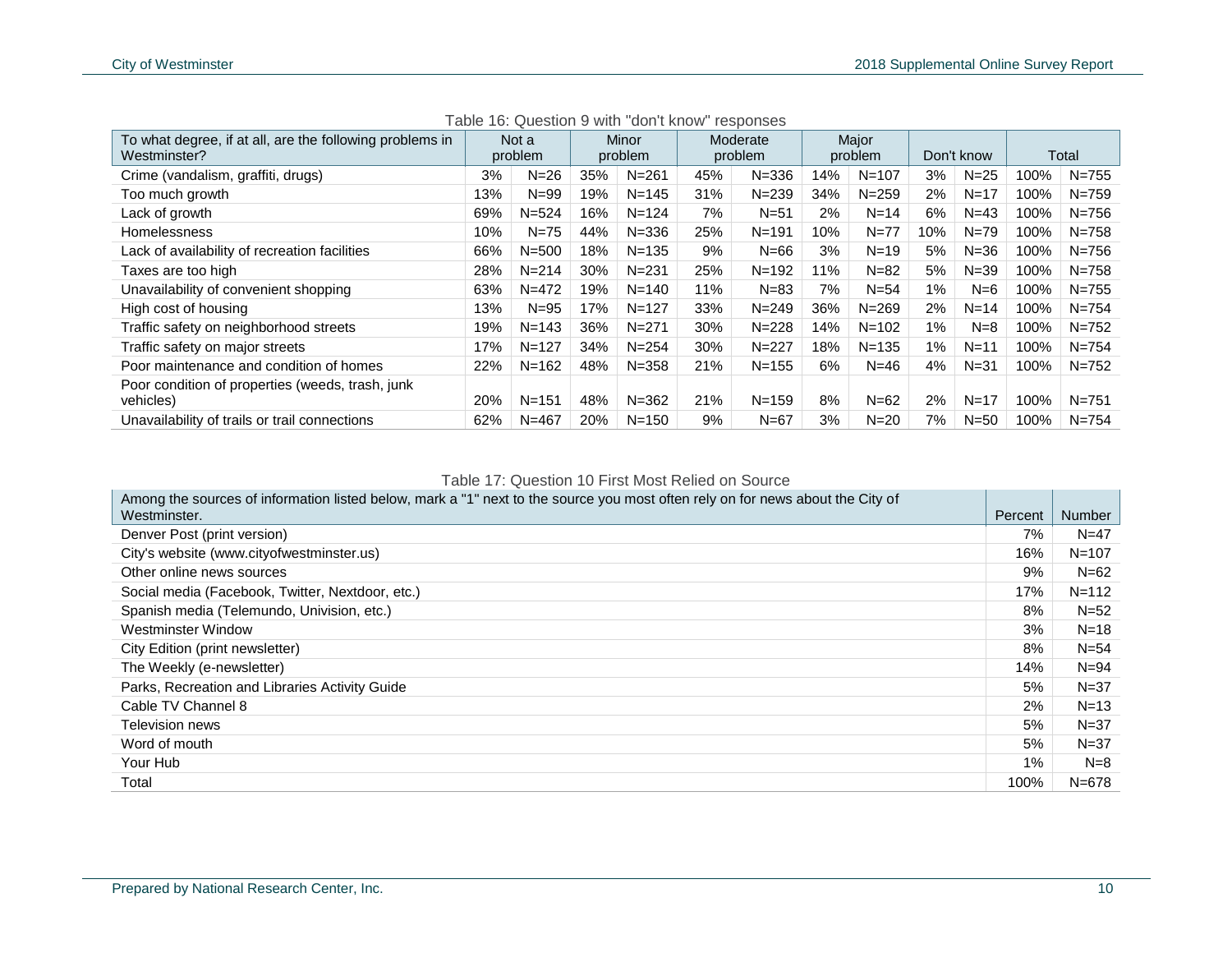| Among the sources of information listed below, mark a "1" next to the source you most often rely on for news about the City of<br>Westminster and mark a "2" next to the source you rely on second most often. | Percent | Number    |
|----------------------------------------------------------------------------------------------------------------------------------------------------------------------------------------------------------------|---------|-----------|
| Denver Post (print version)                                                                                                                                                                                    | 10%     | $N=66$    |
| City's website (www.cityofwestminster.us)                                                                                                                                                                      | 29%     | $N = 199$ |
| Other online news sources                                                                                                                                                                                      | 19%     | $N = 127$ |
| Social media (Facebook, Twitter, Nextdoor, etc.)                                                                                                                                                               | 30%     | $N = 207$ |
| Spanish media (Telemundo, Univision, etc.)                                                                                                                                                                     | 13%     | $N = 86$  |
| Westminster Window                                                                                                                                                                                             | 5%      | $N = 37$  |
| City Edition (print newsletter)                                                                                                                                                                                | 19%     | $N = 126$ |
| The Weekly (e-newsletter)                                                                                                                                                                                      | 20%     | $N = 133$ |
| Parks, Recreation and Libraries Activity Guide                                                                                                                                                                 | 16%     | $N = 110$ |
| Cable TV Channel 8                                                                                                                                                                                             | 6%      | $N=41$    |
| <b>Television news</b>                                                                                                                                                                                         | 10%     | $N = 70$  |
| Word of mouth                                                                                                                                                                                                  | 15%     | $N = 104$ |
| Your Hub                                                                                                                                                                                                       | 4%      | $N=29$    |

Table 18: Question 10 First or Second Most Relied on Sources

*Total may exceed 100% as respondents could select more than one option.*

#### Table 19: Question 11

| Below is a list of resources the City of Westminster uses to put out information about City<br>programs and services. For each potential source, please indicate if it is a major source, |       |              |              |           |              |           |      |           |
|-------------------------------------------------------------------------------------------------------------------------------------------------------------------------------------------|-------|--------------|--------------|-----------|--------------|-----------|------|-----------|
| minor source or not a source of information for you about City programs and services.                                                                                                     |       | Major source | Minor source |           | Not a source |           |      | Total     |
| City's website (www.cityofwestminster.us)                                                                                                                                                 | 47%   | N=346        | 42%          | $N = 304$ | 11%          | $N = 80$  | 100% | $N = 730$ |
| The Weekly (e-newsletter)                                                                                                                                                                 | 27%   | $N = 192$    | 22%          | $N = 160$ | 51%          | $N = 371$ | 100% | $N = 723$ |
| City Edition (print newspaper)                                                                                                                                                            | 29%   | $N = 208$    | 30%          | $N = 220$ | 41%          | $N = 299$ | 100% | $N = 727$ |
| Municipal Channel 8                                                                                                                                                                       | 1%    | $N=8$        | 14%          | $N = 100$ | 85%          | $N = 611$ | 100% | $N = 719$ |
| Parks, Recreation and Libraries Activity Guide                                                                                                                                            | 36%   | $N = 263$    | 46%          | $N = 335$ | 18%          | $N = 130$ | 100% | $N = 728$ |
| Westminster Government Facebook Account                                                                                                                                                   | 16%   | $N = 117$    | 23%          | $N = 166$ | 61%          | $N = 440$ | 100% | $N = 723$ |
| Westminster Government Twitter Account                                                                                                                                                    | 5%    | $N = 33$     | 11%          | $N = 76$  | 85%          | $N = 613$ | 100% | $N=722$   |
| Westminster Government Nextdoor Account                                                                                                                                                   | 35%   | $N = 251$    | 32%          | $N = 229$ | 34%          | $N = 244$ | 100% | $N = 724$ |
| Westminster Government YouTube Channel                                                                                                                                                    | $1\%$ | $N=8$        | 7%           | $N=53$    | 92%          | $N = 660$ | 100% | $N = 721$ |
| Spanish media (Telemundo, Univision, etc.)                                                                                                                                                | $1\%$ | $N=6$        | 3%           | $N = 19$  | 97%          | $N = 693$ | 100% | $N = 718$ |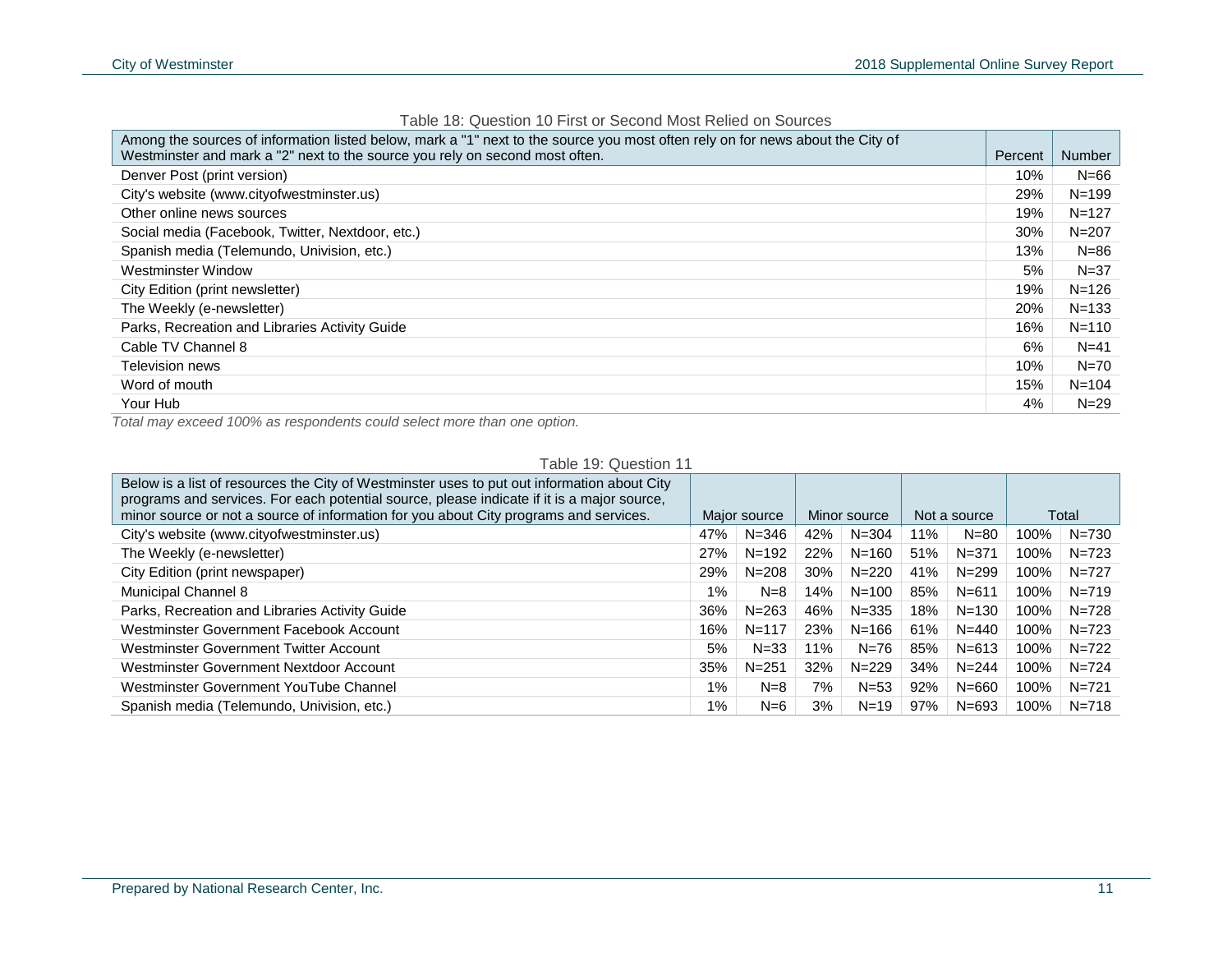| Among the social media sites listed below, please mark the sites you have used within the last month. | Percent | Number    |
|-------------------------------------------------------------------------------------------------------|---------|-----------|
| Facebook                                                                                              | 78%     | $N = 549$ |
| Instagram                                                                                             | 28%     | N=195     |
| Yelp                                                                                                  | 25%     | $N = 175$ |
| Twitter                                                                                               | 23%     | $N = 164$ |
| Pinterest                                                                                             | 31%     | $N = 216$ |
| YouTube                                                                                               | 50%     | $N = 350$ |
| LinkedIn                                                                                              | 33%     | $N = 232$ |
| Nextdoor                                                                                              | 79%     | $N = 551$ |
| Snapchat                                                                                              | 10%     | $N=70$    |
| Tumblr                                                                                                | 2%      | $N=14$    |
| Reddit                                                                                                | 6%      | $N=42$    |

#### Table 20: Question 12

*Total may exceed 100% as respondents could select more than one option.*

#### Table 21: Question 13

| Have you used the City's website (www.cityofwestminster.us) in the last 12 months? | Percent | Number    |
|------------------------------------------------------------------------------------|---------|-----------|
| Yes                                                                                | 86%     | N=627     |
| No                                                                                 | 14%     | $N = 100$ |
| Total                                                                              | 100%    | $N = 727$ |

#### Table 22: Question 14 without "don't know" responses

| If you used the City's website in the last 12 months,<br>please rate the following aspects. Circle the number that<br>best represents your opinion. |     | Very good |     | Good      |     | Neither good<br>nor bad |     | <b>Bad</b> |       | Very bad |      | Total     |
|-----------------------------------------------------------------------------------------------------------------------------------------------------|-----|-----------|-----|-----------|-----|-------------------------|-----|------------|-------|----------|------|-----------|
| Current information                                                                                                                                 | 26% | $N = 159$ | 54% | $N = 331$ | 16% | $N = 100$               | 3%  | $N = 18$   | $1\%$ | $N=5$    | 100% | N=613     |
| Appearance                                                                                                                                          | 26% | $N = 162$ | 52% | $N = 318$ | 17% | $N = 106$               | 4%  | $N=26$     | $1\%$ | $N=5$    | 100% | $N = 617$ |
| Online services offered                                                                                                                             | 23% | $N = 135$ | 51% | $N = 299$ | 21% | $N = 126$               | 5%  | $N = 27$   | $1\%$ | $N=5$    | 100% | $N = 592$ |
| Ease of navigation                                                                                                                                  | 18% | $N = 110$ | 46% | $N = 287$ | 25% | $N = 154$               | 8%  | $N = 51$   | 3%    | $N = 17$ | 100% | $N = 619$ |
| Search function                                                                                                                                     | 15% | $N = 84$  | 42% | $N = 229$ | 27% | $N = 149$               | 13% | $N=69$     | 3%    | $N = 18$ | 100% | $N = 549$ |
| Asked only of those who reported having used the City's website in the last 12 months                                                               |     |           |     |           |     |                         |     |            |       |          |      |           |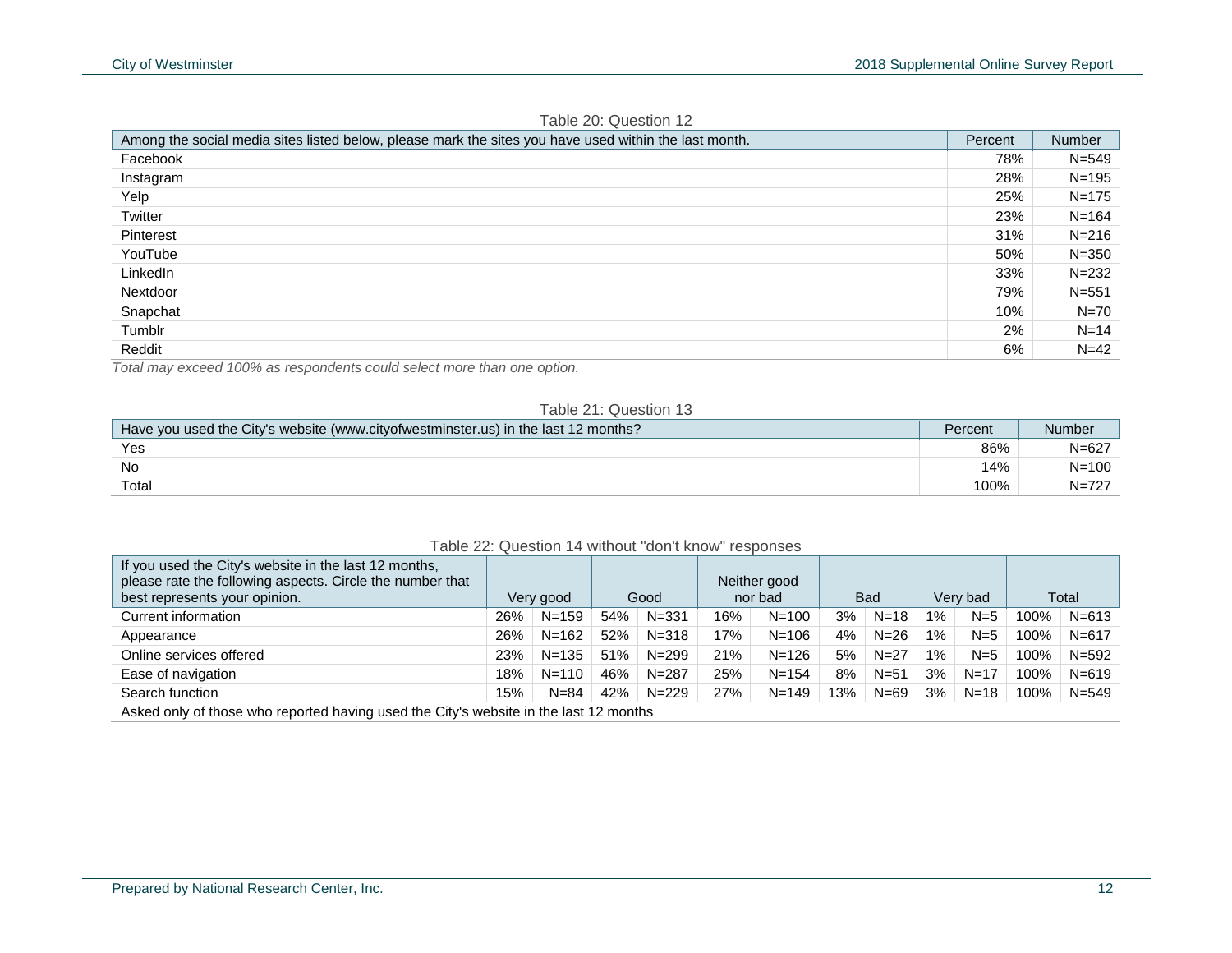| Table 23: Question 14 with "don't know" responses |  |  |  |  |  |
|---------------------------------------------------|--|--|--|--|--|
|---------------------------------------------------|--|--|--|--|--|

| If you used the City's website in the last<br>12 months, please rate the following<br>aspects. Circle the number that best |     |           |     |           |     | Neither good |     |            |       |          |       |            |      |           |
|----------------------------------------------------------------------------------------------------------------------------|-----|-----------|-----|-----------|-----|--------------|-----|------------|-------|----------|-------|------------|------|-----------|
| represents your opinion.                                                                                                   |     | Very good |     | Good      |     | nor bad      |     | <b>Bad</b> |       | Verv bad |       | Don't know |      | Total     |
| Current information                                                                                                        | 25% | $N = 159$ | 53% | $N = 331$ | 16% | $N = 100$    | 3%  | N=18       | $1\%$ | $N=5$    | 2%    | $N = 11$   | 100% | $N = 624$ |
| Appearance                                                                                                                 | 26% | $N = 162$ | 51% | $N = 318$ | 17% | $N = 106$    | 4%  | $N = 26$   | $1\%$ | $N=5$    | $1\%$ | $N=5$      | 100% | $N = 622$ |
| Online services offered                                                                                                    | 22% | $N = 135$ | 48% | $N = 299$ | 20% | $N = 126$    | 4%  | $N = 27$   | $1\%$ | $N=5$    | 5%    | $N = 29$   | 100% | $N = 621$ |
| Ease of navigation                                                                                                         | 18% | $N = 110$ | 46% | $N = 287$ | 25% | $N = 154$    | 8%  | $N = 51$   | 3%    | $N = 17$ | $1\%$ | $N=6$      | 100% | $N = 625$ |
| Search function                                                                                                            | 14% | $N = 84$  | 37% | $N = 229$ | 24% | $N = 149$    | 11% | $N = 69$   | 3%    | $N = 18$ | 12%   | N=72       | 100% | $N = 621$ |

*Asked only of those who reported having used the City's website in the last 12 months*

Table 24: Question 15 without "don't know" responses

| Please indicate how important, if at all, you think it is that the City of |     |           |     | Very      |       | Somewhat  |     | Not at all |      |           |
|----------------------------------------------------------------------------|-----|-----------|-----|-----------|-------|-----------|-----|------------|------|-----------|
| Westminster does each of the following.                                    |     | Essential |     | important |       | important |     | important  |      | Total     |
| Provide opportunities for residents to maintain or improve physical        |     |           |     |           |       |           |     |            |      |           |
| health                                                                     | 20% | $N = 133$ | 41% | $N = 273$ | 31%   | $N = 209$ | 9%  | $N = 58$   | 100% | $N = 673$ |
| Provide access to parks and recreational opportunities including           |     |           |     |           |       |           |     |            |      |           |
| recreation programs and facilities, parks, trails and open space           | 39% | $N = 271$ | 43% | $N = 299$ | 17%   | $N = 118$ | 1%  | $N=9$      | 100% | $N = 697$ |
| Improve the walkability and bikeability of Westminster by providing        |     |           |     |           |       |           |     |            |      |           |
| sidewalks, pedestrian over/under passes, bike lanes, etc.                  | 36% | $N = 254$ | 42% | $N = 290$ | 18%   | $N = 128$ | 3%  | $N = 24$   | 100% | $N = 696$ |
| Improve mass-transit options throughout Westminster                        | 38% | $N = 258$ | 38% | $N = 260$ | 15%   | $N = 102$ | 10% | $N=66$     | 100% | $N = 686$ |
| Ensure streets are well-maintained (including repair and cleaning) and     |     |           |     |           |       |           |     |            |      |           |
| clear of snow                                                              | 52% | $N = 363$ | 40% | $N = 281$ | 8%    | $N = 54$  | 0%  | $N=2$      | 100% | $N = 700$ |
| Maintain access to City Library facilities and services                    | 31% | $N = 216$ | 42% | $N = 293$ | 24%   | $N = 164$ | 2%  | $N = 17$   | 100% | $N = 690$ |
| Promote appreciation and preservation of the cultural and historical       |     |           |     |           |       |           |     |            |      |           |
| heritage of the community                                                  | 14% | $N = 94$  | 34% | $N = 235$ | 39%   | $N = 268$ | 13% | $N = 88$   | 100% | $N = 685$ |
| Lead the development of cultural opportunities in Westminster              | 12% | $N = 80$  | 33% | $N = 225$ | 36%   | $N = 245$ | 19% | $N = 127$  | 100% | $N = 677$ |
| Help revitalize areas of the community through new or enhanced             |     |           |     |           |       |           |     |            |      |           |
| municipal or recreation facilities                                         | 17% | $N = 117$ | 40% | $N = 272$ | 35%   | $N = 236$ | 8%  | $N = 58$   | 100% | $N = 683$ |
| Maintain economic development activities in the City including             |     |           |     |           |       |           |     |            |      |           |
| supporting the business community, attracting new businesses, and          |     |           |     |           |       |           |     |            |      |           |
| developing job opportunities                                               | 29% | $N = 203$ | 45% | $N = 310$ | 20%   | $N = 141$ | 6%  | $N = 39$   | 100% | $N = 693$ |
| Set and enforce land use, planning and zoning policies and provide         |     |           |     |           |       |           |     |            |      |           |
| building permits and inspections                                           | 31% | $N = 212$ | 47% | $N = 322$ | 19%   | $N = 131$ | 3%  | $N = 18$   | 100% | $N = 683$ |
| Provide for a safe community including police services, courts, traffic    |     |           |     |           |       |           |     |            |      |           |
| enforcement, fire protection, emergency medical/ambulance service,         |     |           |     |           |       |           |     |            |      |           |
| animal management, code enforcement and emergency                          |     |           |     |           |       |           |     |            |      |           |
| preparedness                                                               | 78% | $N = 544$ | 18% | $N = 127$ | 3%    | $N = 24$  | 1%  | $N=4$      | 100% | $N = 699$ |
| Provide for safe drinking water and sewer services                         | 87% | $N = 609$ | 11% | $N = 78$  | $1\%$ | $N=9$     | 0%  | $N=2$      | 100% | $N = 698$ |
| Provide opportunities for recycling such as City drop off centers          | 26% | $N = 175$ | 42% | $N = 290$ | 24%   | $N = 168$ | 8%  | $N = 53$   | 100% | $N = 686$ |
| Ensure the City provides ample affordable/workforce housing                | 21% | $N = 146$ | 38% | $N = 258$ | 25%   | $N = 174$ | 15% | $N = 106$  | 100% | $N = 684$ |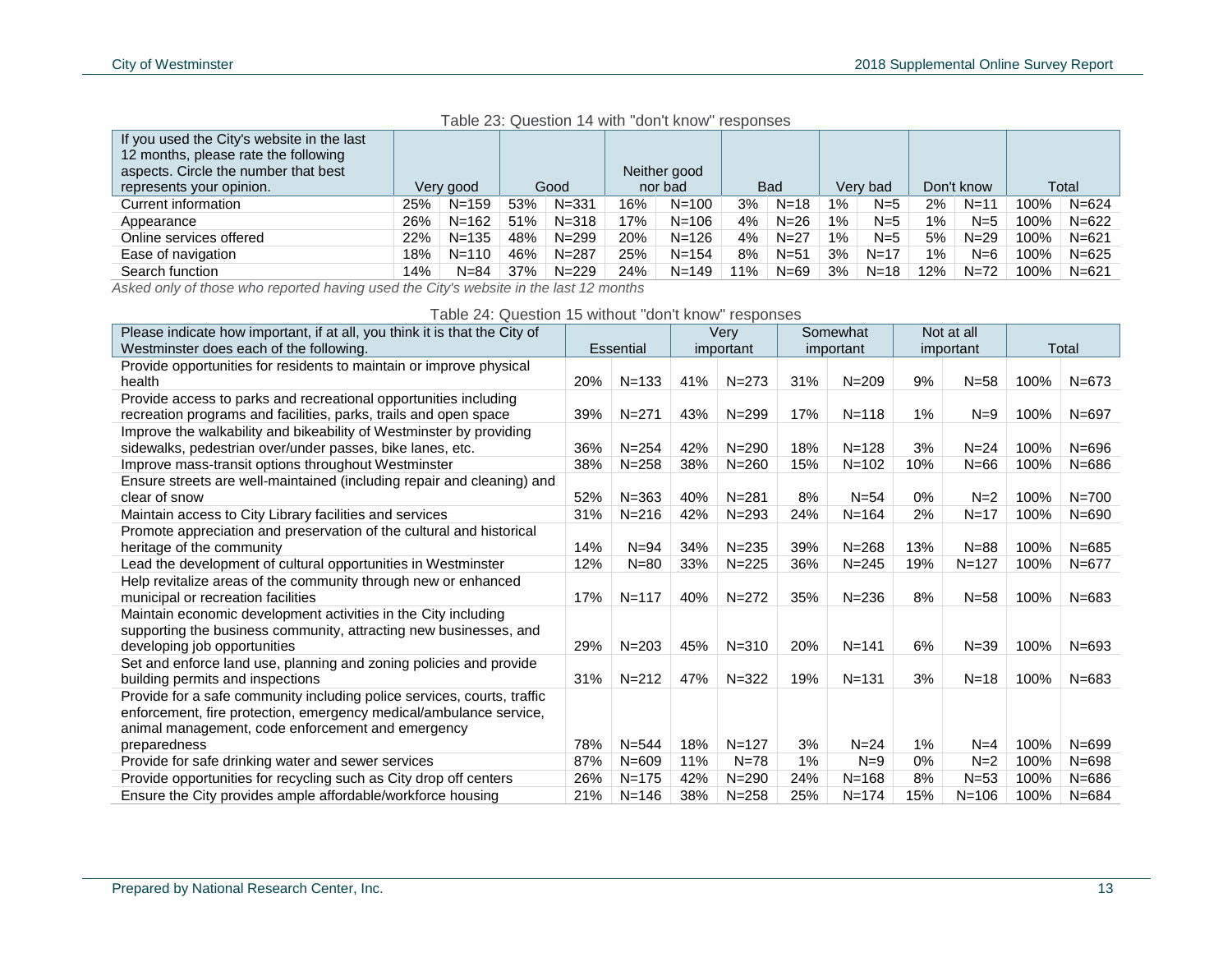| Please indicate how important, if at all, you think it is                                                                                                                                                          |     |           |     | Very      |       | Somewhat  |     | Not at all |       |            |      |           |
|--------------------------------------------------------------------------------------------------------------------------------------------------------------------------------------------------------------------|-----|-----------|-----|-----------|-------|-----------|-----|------------|-------|------------|------|-----------|
| that the City of Westminster does each of the following.                                                                                                                                                           |     | Essential |     | important |       | important |     | important  |       | Don't know |      | Total     |
| Provide opportunities for residents to maintain or<br>improve physical health                                                                                                                                      | 19% | $N = 133$ | 39% | $N = 273$ | 30%   | $N = 209$ | 8%  | $N = 58$   | 4%    | $N=27$     | 100% | $N = 700$ |
| Provide access to parks and recreational opportunities<br>including recreation programs and facilities, parks, trails<br>and open space                                                                            | 39% | $N = 271$ | 43% | $N = 299$ | 17%   | $N = 118$ | 1%  | $N=9$      | $1\%$ | $N=5$      | 100% | $N = 702$ |
| Improve the walkability and bikeability of Westminster by<br>providing sidewalks, pedestrian over/under passes, bike<br>lanes, etc.                                                                                | 36% | $N = 254$ | 41% | $N = 290$ | 18%   | $N = 128$ | 3%  | $N=24$     | 1%    | $N=7$      | 100% | $N = 703$ |
| Improve mass-transit options throughout Westminster                                                                                                                                                                | 37% | $N = 258$ | 37% | $N = 260$ | 15%   | $N = 102$ | 9%  | $N=66$     | 2%    | $N=13$     | 100% | $N = 699$ |
| Ensure streets are well-maintained (including repair and<br>cleaning) and clear of snow                                                                                                                            | 52% | $N = 363$ | 40% | $N = 281$ | 8%    | $N=54$    | 0%  | $N=2$      | 0%    | $N=3$      | 100% | $N = 703$ |
| Maintain access to City Library facilities and services                                                                                                                                                            | 31% | $N = 216$ | 42% | $N = 293$ | 23%   | $N = 164$ | 2%  | $N=17$     | 2%    | $N=13$     | 100% | $N = 703$ |
| Promote appreciation and preservation of the cultural<br>and historical heritage of the community                                                                                                                  | 13% | $N = 94$  | 33% | $N = 235$ | 38%   | $N = 268$ | 13% | $N = 88$   | 2%    | $N=17$     | 100% | $N = 702$ |
| Lead the development of cultural opportunities in<br>Westminster                                                                                                                                                   | 11% | $N = 80$  | 32% | $N = 225$ | 35%   | $N = 245$ | 18% | $N = 127$  | 3%    | $N=21$     | 100% | $N = 698$ |
| Help revitalize areas of the community through new or<br>enhanced municipal or recreation facilities                                                                                                               | 17% | $N = 117$ | 39% | $N = 272$ | 34%   | $N = 236$ | 8%  | $N = 58$   | 2%    | $N=17$     | 100% | $N = 700$ |
| Maintain economic development activities in the City<br>including supporting the business community, attracting<br>new businesses, and developing job opportunities                                                | 29% | $N = 203$ | 44% | $N = 310$ | 20%   | $N = 141$ | 6%  | $N = 39$   | 1%    | $N=7$      | 100% | $N = 700$ |
| Set and enforce land use, planning and zoning policies<br>and provide building permits and inspections                                                                                                             | 30% | $N = 212$ | 46% | $N = 322$ | 19%   | $N = 131$ | 3%  | $N=18$     | 2%    | $N=16$     | 100% | $N = 699$ |
| Provide for a safe community including police services,<br>courts, traffic enforcement, fire protection, emergency<br>medical/ambulance service, animal management, code<br>enforcement and emergency preparedness | 78% | $N = 544$ | 18% | $N = 127$ | 3%    | $N=24$    | 1%  | $N=4$      | 0%    | $N=2$      | 100% | $N = 701$ |
| Provide for safe drinking water and sewer services                                                                                                                                                                 | 87% | $N = 609$ | 11% | $N = 78$  | $1\%$ | $N=9$     | 0%  | $N=2$      | 0%    | $N=2$      | 100% | $N = 700$ |
| Provide opportunities for recycling such as City drop off<br>centers                                                                                                                                               | 25% | $N = 175$ | 42% | $N = 290$ | 24%   | $N = 168$ | 8%  | $N=53$     | 2%    | $N = 12$   | 100% | $N = 698$ |
| Ensure the City provides ample affordable/workforce<br>housing                                                                                                                                                     | 21% | $N = 146$ | 37% | $N = 258$ | 25%   | $N = 174$ | 15% | $N = 106$  | 2%    | $N = 14$   | 100% | $N = 698$ |

Table 25: Question 15 with "don't know" responses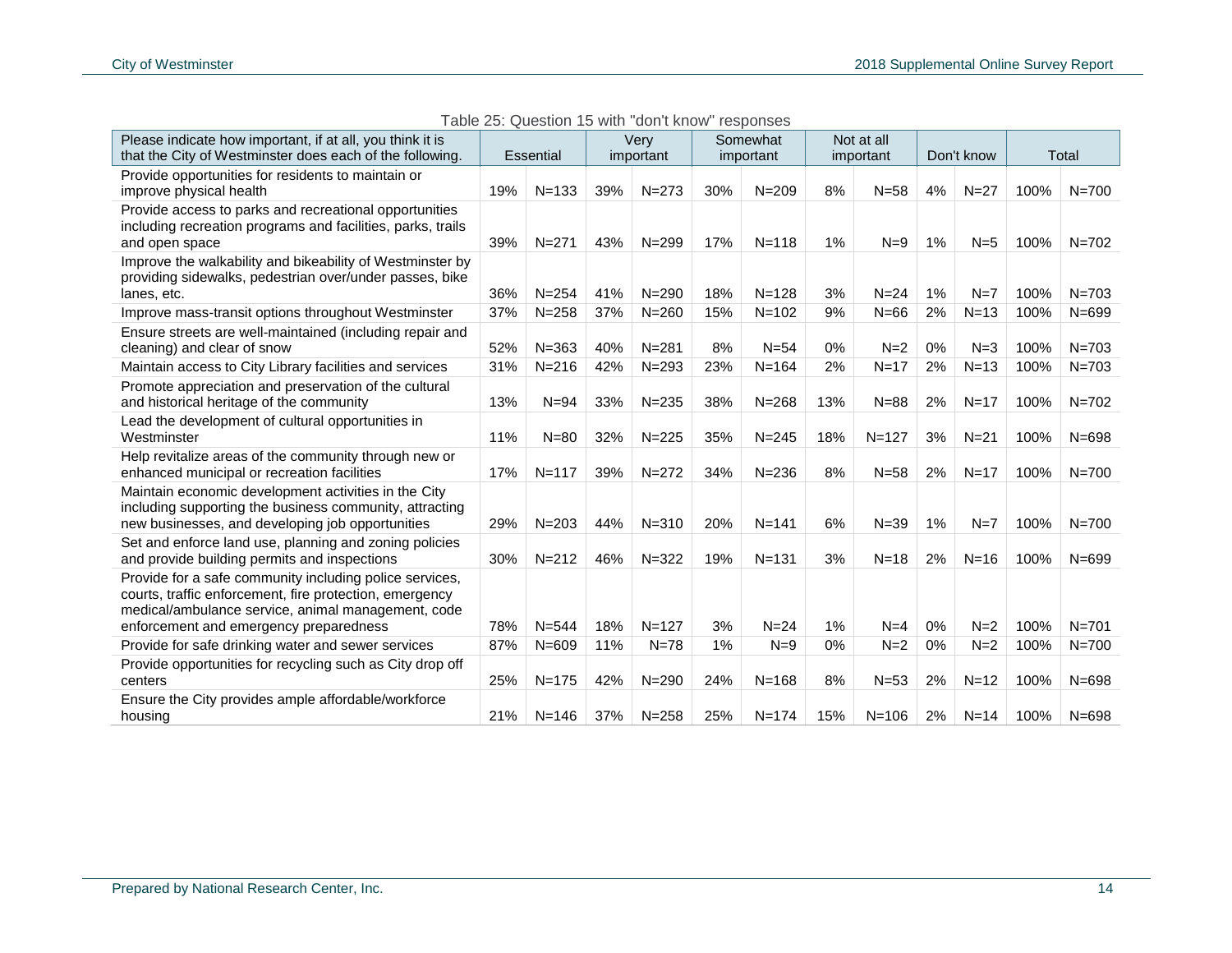#### Table 26: Question D1

| About how long have you lived in Westminster? | Percent | <b>Number</b> |
|-----------------------------------------------|---------|---------------|
| 0-4 years                                     | 20%     | $N = 137$     |
| 5-9 years                                     | 11%     | $N = 75$      |
| 10-14 years                                   | 12%     | $N = 84$      |
| 15-19 years                                   | 12%     | $N = 79$      |
| 20 or more years                              | 45%     | $N = 302$     |
| Total                                         | 100%    | $N = 677$     |

#### Table 27: Question D2

| What is your home zip code? | Percent | Number    |
|-----------------------------|---------|-----------|
| 80003                       | 4%      | $N = 28$  |
| 80005                       | $1\%$   | $N=6$     |
| 80020                       | 11%     | $N = 77$  |
| 80021                       | 29%     | $N = 206$ |
| 80023                       | $1\%$   | $N=10$    |
| 80030                       | 9%      | $N=61$    |
| 80031                       | 31%     | $N = 218$ |
| 80234                       | 14%     | $N=95$    |
| Total                       | 100%    | $N = 701$ |

#### Table 28: Question D3

| What city do you work in or nearest to? | Percent | Number   |
|-----------------------------------------|---------|----------|
| Arvada                                  | 4%      | $N = 30$ |
| Aurora                                  | 2%      | $N = 14$ |
| Boulder                                 | 5%      | $N = 33$ |
| <b>Brighton</b>                         | 1%      | $N=4$    |
| Broomfield                              | 9%      | $N=64$   |
| Centennial                              | 0%      | $N=1$    |
| <b>Commerce City</b>                    | $1\%$   | $N=7$    |
| Denver                                  | 14%     | $N = 99$ |
| Englewood                               | $1\%$   | $N=8$    |
| Glendale                                | $1\%$   | $N=4$    |
| Golden                                  | $1\%$   | $N=9$    |
| Greenwood Village                       | $1\%$   | $N=4$    |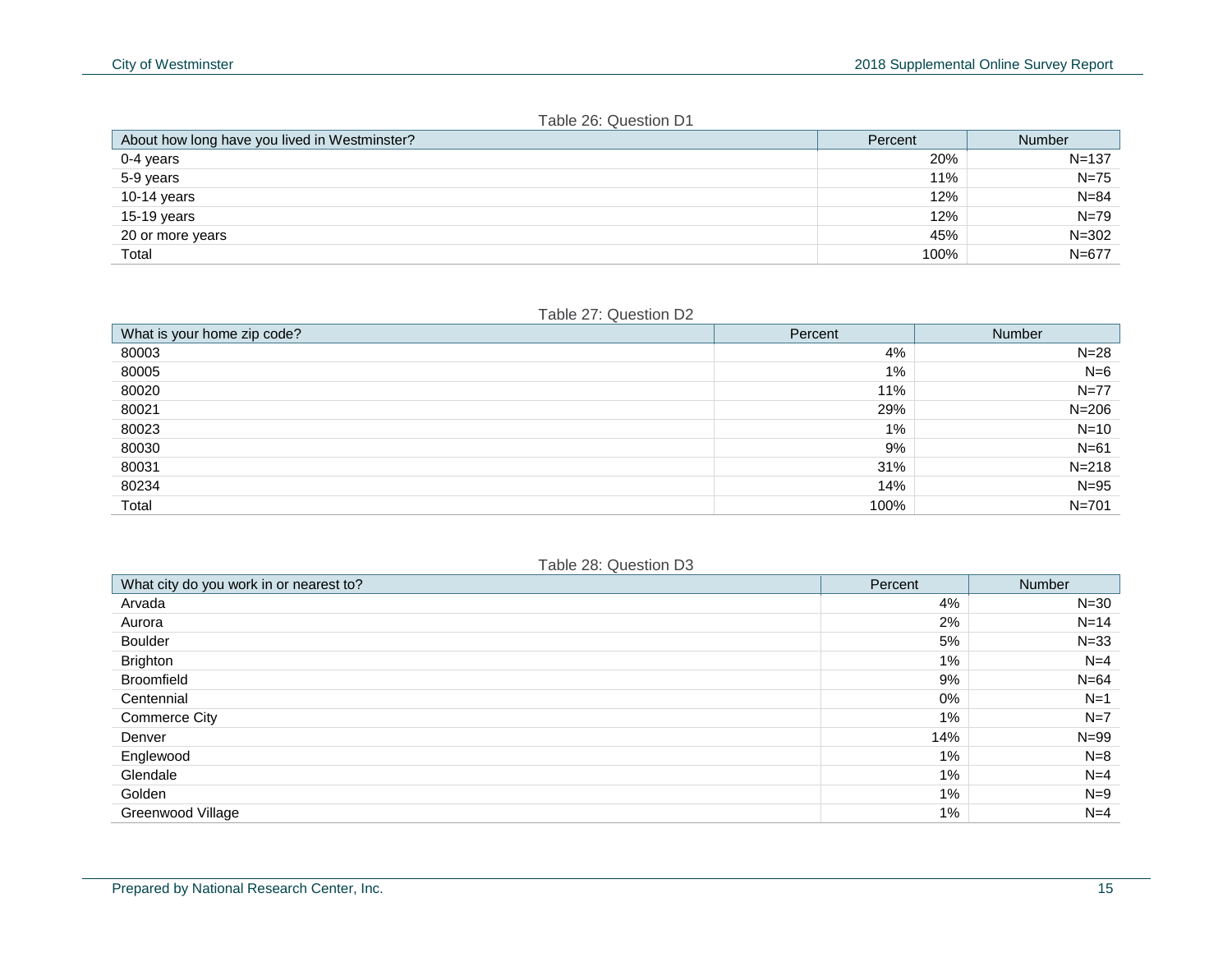| What city do you work in or nearest to?           | Percent | <b>Number</b> |
|---------------------------------------------------|---------|---------------|
| Lafayette                                         | 1%      | $N=8$         |
| Lakewood                                          | 2%      | $N = 15$      |
| Littleton                                         | $1\%$   | $N=4$         |
| Longmont                                          | $1\%$   | $N=5$         |
| Louisville                                        | 2%      | $N = 13$      |
| Northglenn                                        | $1\%$   | $N=5$         |
| Superior                                          | 0%      | $N=2$         |
| <b>Thornton</b>                                   | $1\%$   | $N=9$         |
| Westminster                                       | 21%     | $N = 150$     |
| <b>Wheat Ridge</b>                                | $1\%$   | $N=10$        |
| All over Metro area                               | 2%      | $N = 13$      |
| Other                                             | $1\%$   | $N=10$        |
| I work from home                                  | 6%      | $N = 41$      |
| I do not work (student, homemaker, retired, etc.) | 20%     | $N = 139$     |
| Total                                             | 100%    | $N = 701$     |

#### Table 29: Question D4

| Please check the appropriate box indicating the type of housing unit in which you live. | Percent | <b>Number</b> |
|-----------------------------------------------------------------------------------------|---------|---------------|
| Detached single family home                                                             | 90%     | $N = 621$     |
| Condominium or townhouse                                                                | 8%      | $N = 57$      |
| Apartment                                                                               | 2%      | $N = 14$      |
| Mobile home                                                                             | 0%      | $N=0$         |
| Total                                                                                   | 100%    | $N = 692$     |

#### Table 30: Question D5

| Do you rent or own your residence? | Percent | <b>Number</b> |
|------------------------------------|---------|---------------|
| Rent                               | 5%      | $N = 34$      |
| Own                                | 95%     | $N = 664$     |
| Total                              | 100%    | $N = 698$     |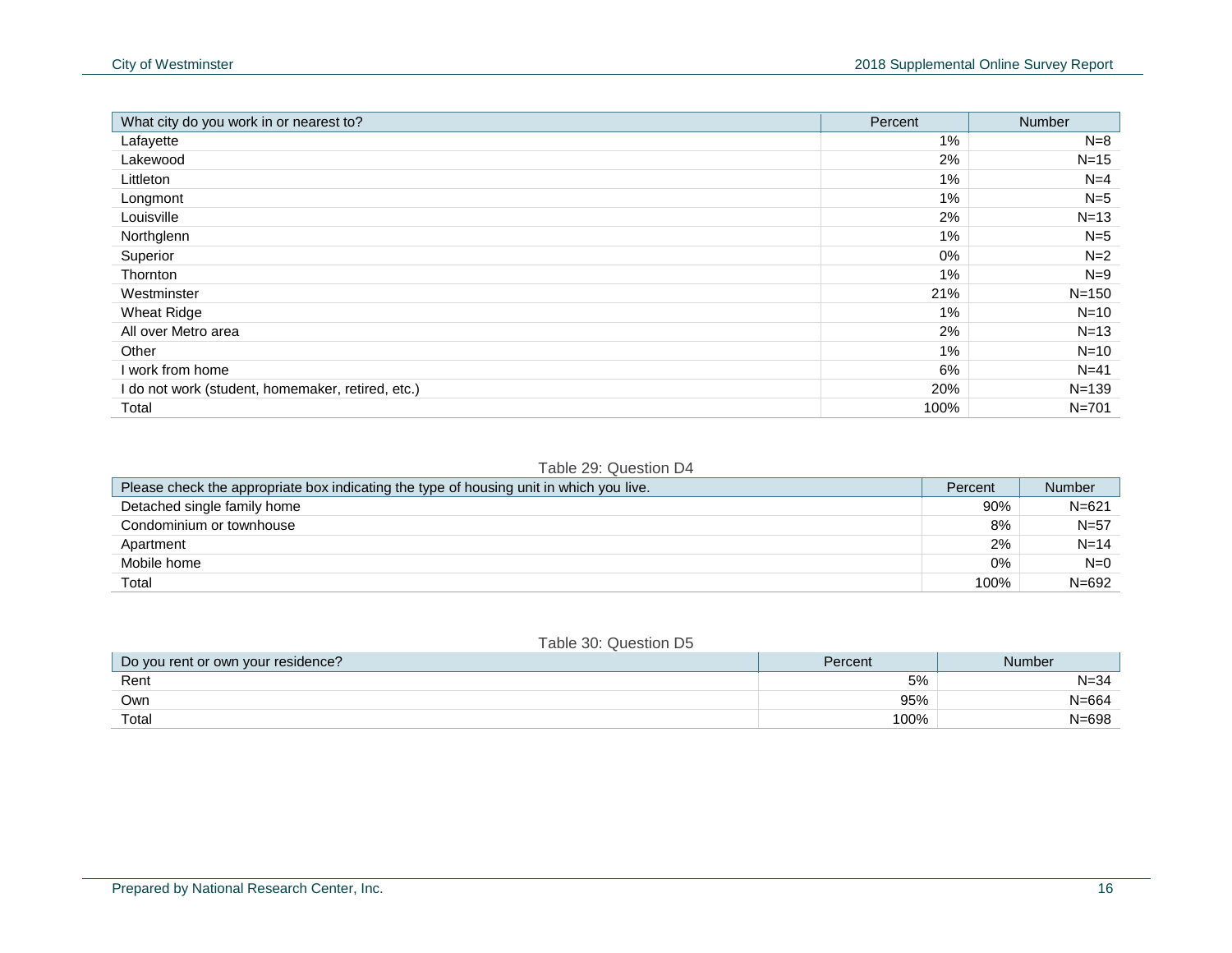| About how much is your monthly housing cost for the place you live (including rent, mortgage payment, property tax, property insurance |         |           |
|----------------------------------------------------------------------------------------------------------------------------------------|---------|-----------|
| and homeowners' association (HOA) fees)?                                                                                               | Percent | Number    |
| Less than \$300 per month                                                                                                              | 6%      | $N = 44$  |
| \$300 to \$599 per month                                                                                                               | 9%      | $N=63$    |
| \$600 to \$999 per month                                                                                                               | 12%     | $N = 78$  |
| \$1,000 to \$1,499 per month                                                                                                           | 28%     | $N = 190$ |
| \$1,500 to \$2,499 per month                                                                                                           | 36%     | $N = 241$ |
| \$2,500 or more per month                                                                                                              | 9%      | $N = 61$  |
| Total                                                                                                                                  | 100%    | $N = 677$ |

#### About how much was your HOUSEHOLD'S TOTAL INCOME BEFORE TAXES for the previous year? Be sure to include income from all sources. Please check the appropriate box below. Percent Number Number Number Number Number Number Number Number Less than \$15,000  $2\%$  N=12  $$15,000$  to  $$24,999$   $$N=10$  $$25,000$  to  $$34,999$   $$N=23$  $$35,000$  to  $$49,999$   $$N=37$ \$50,000 to \$74,999 N=101  $$75,000$  to \$99,999  $\sim$  N=127  $$100,000$  to  $$124,999$   $N=122$  $$125,000$  to  $$149,999$  N=66  $$150,000$  to  $$174,999$   $$N=42$ \$175,000 to \$199,999 5% N=34  $$200,000$  or more 5% N=34 I prefer not to answer the set of the set of the set of the set of the set of the set of the set of the set of the set of the set of the set of the set of the set of the set of the set of the set of the set of the set of t Total 100% N=690

#### Table 33: Housing Cost Compared to Household Income Ratio

|                                       | Percent | Number    |
|---------------------------------------|---------|-----------|
| Housing costs LESS than 30% of income | 76%     | $N = 463$ |
| Housing costs 30% or MORE of income   | 24%     | $N = 144$ |
| Total                                 | 100%    | $N = 607$ |

#### Table 32: Question D7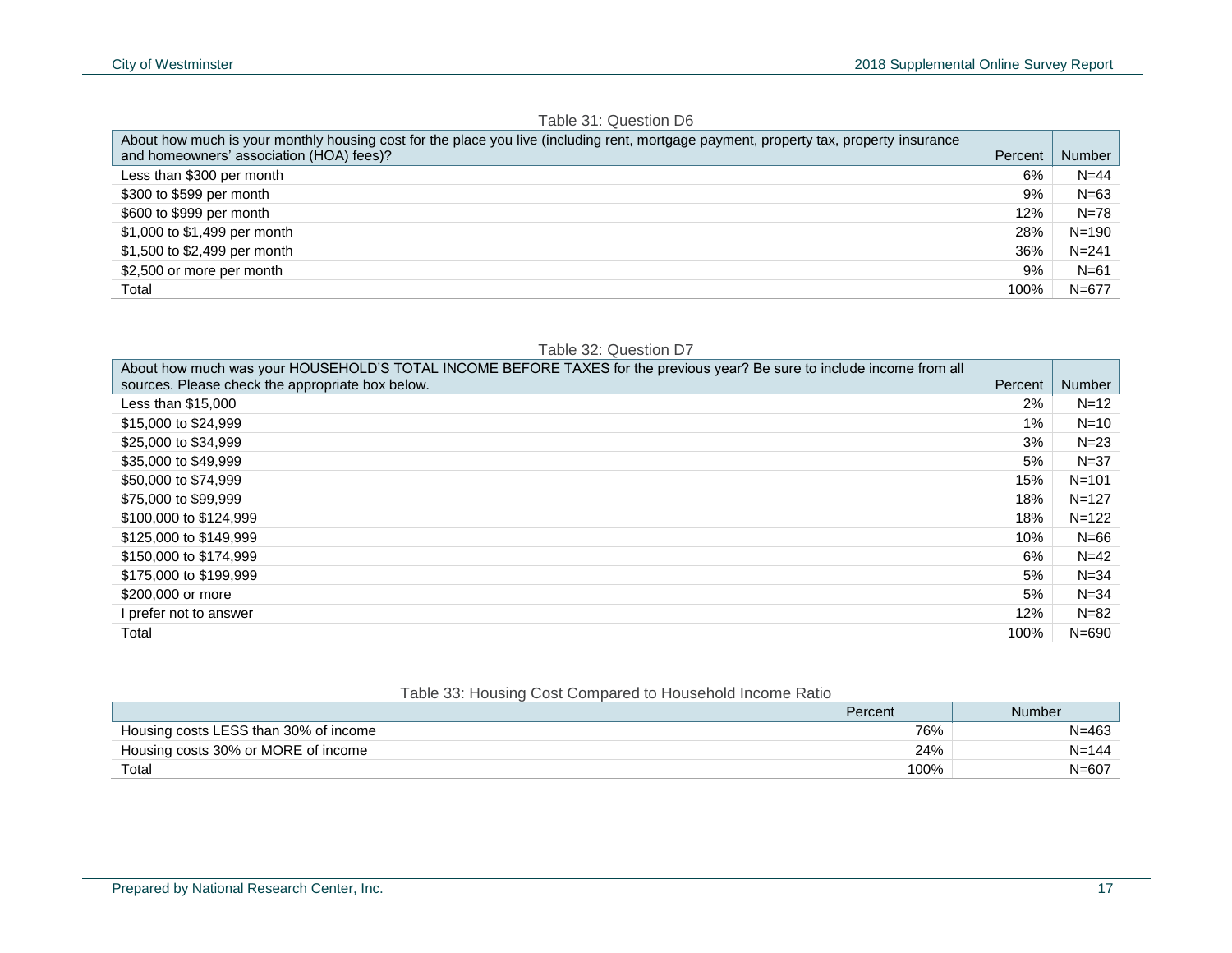#### Table 34: Question D8

| What is your race?                | Percent | Number    |
|-----------------------------------|---------|-----------|
| White/European American/Caucasian | 91%     | $N = 614$ |
| <b>Black or African American</b>  | 2%      | $N = 12$  |
| Asian or Pacific Islander         | 2%      | $N = 14$  |
| American Indian, Eskimo, or Aleut | 2%      | $N = 15$  |
| Other                             | 7%      | $N = 48$  |

*Total may exceed 100% as respondents could select more than one option.*

#### Table 35: Question D9

| J Hispanic/Spanish/Latino?<br>Are you | Percent | Number             |
|---------------------------------------|---------|--------------------|
| Yes                                   | 9%      | $N = 58$           |
| No                                    | 91%     | $\sim$<br>$N = 62$ |
| Total                                 | 100%    | $\sim$             |

#### Table 36: Question D10

| Which category contains your age? | Percent | <b>Number</b> |
|-----------------------------------|---------|---------------|
| 18 to 24 years                    | 0%      | $N=2$         |
| 25 to 34 years                    | 8%      | $N=56$        |
| 35 to 44 years                    | 20%     | $N = 140$     |
| 45 to 54 years                    | 22%     | $N = 155$     |
| 55 to 64 years                    | 26%     | $N = 180$     |
| 65 to 74 years                    | 19%     | $N = 133$     |
| 75-84                             | 3%      | $N = 22$      |
| 85 years or older                 | 0%      | $N=1$         |
| Total                             | 100%    | $N = 689$     |

#### Table 37: Question D11

| What is your gender? | Percent | Number    |
|----------------------|---------|-----------|
| Female               | 63%     | $N = 428$ |
| Male                 | 37%     | $N = 250$ |
| Transgender          | 0%      | $N = 1$   |
| Another gender       | 0%      | $N=2$     |
| Total                | 100%    | $N = 681$ |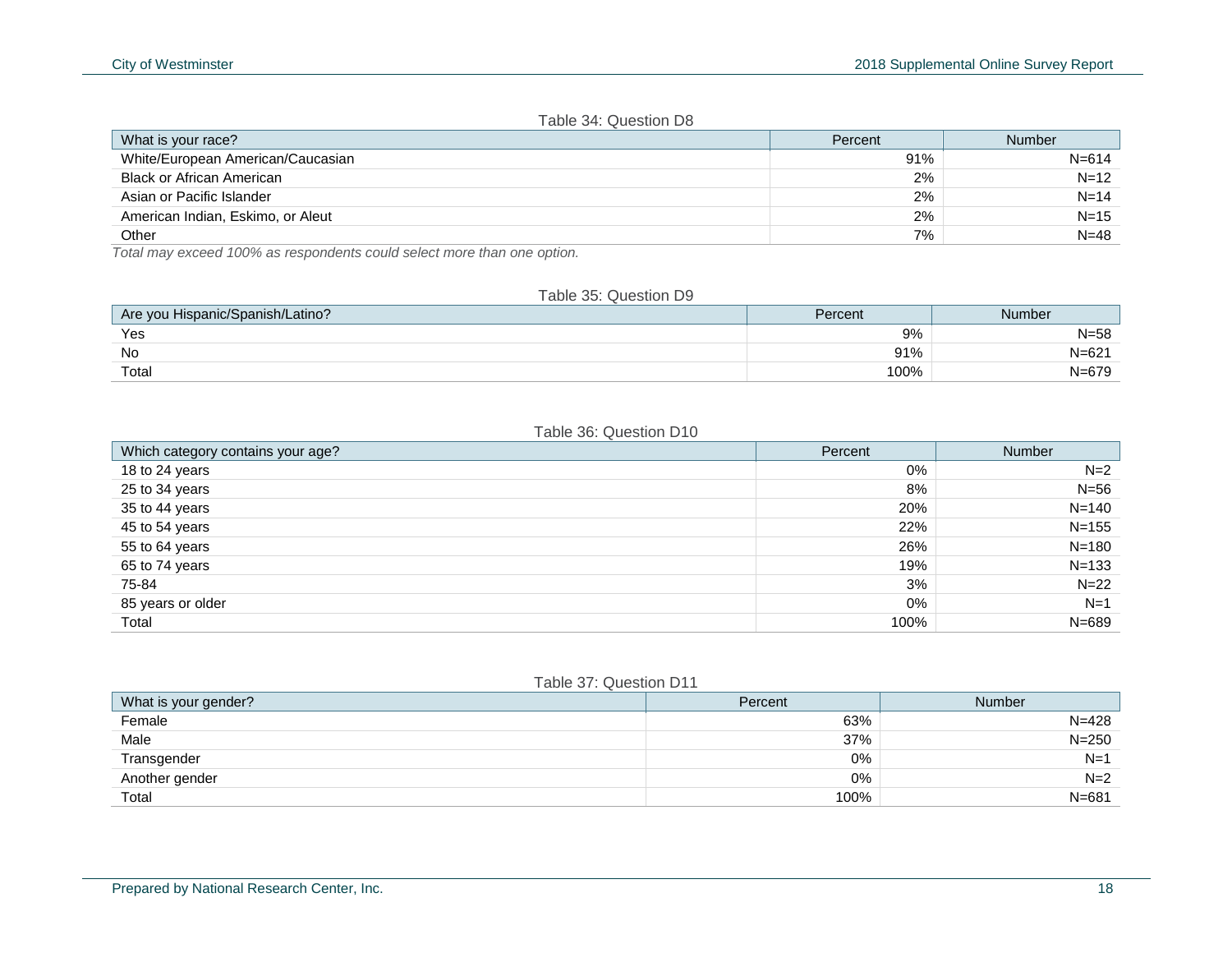| TADIE JO. QUESTION D'IZ                                                                           |         |               |
|---------------------------------------------------------------------------------------------------|---------|---------------|
| Many people don't have time to vote in elections. Did you vote in the 2017 City Council election? | Percent | <b>Number</b> |
| <b>No</b>                                                                                         | 19%     | $N = 132$     |
| Yes                                                                                               | 79%     | $N = 538$     |
| Ineligible to vote                                                                                | $1\%$   | N=6           |
| Don't know                                                                                        | $1\%$   | $N=9$         |
| Total                                                                                             | 100%    | $N = 685$     |

#### Table 38: Question D12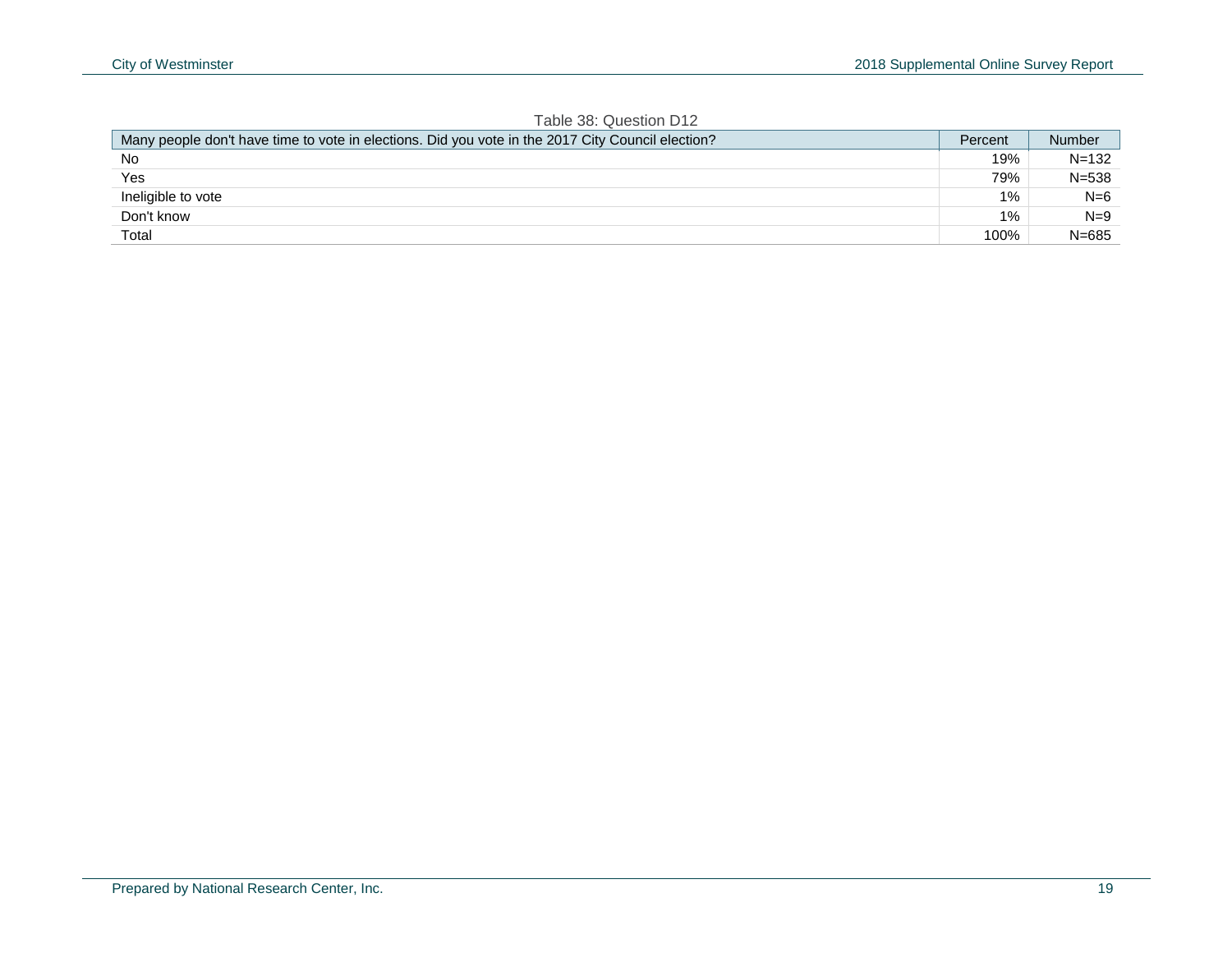## <span id="page-21-0"></span>**VERBATIM RESPONSES TO OPEN-ENDED QUESTION**

Following are verbatim responses to the open-ended question on the survey. Because these responses were written by survey participants, they are presented here in verbatim form, including any typographical, grammar or other mistakes. The responses are grouped in alphabetical order.

**Question 11: Other source (please specify)**

- 9 news
- Advertisement at city park entrance
- Attend City Council Meetings
- Brochures at the Trail Heads in Westminster
- City council Facebook
- city council meetings
- City Council meetings
- City Council Meetings
- City Council meetings and employees.
- City Council member facebook and twitter.
- City council members
- City council personal facebook pages
- City employees
- City Twitter feed
- Communication from HOA
- Community meetings
- Council newsletters
- Denver network local news 4,7,9, or Fox 31, and Mayor Herb Atchinson's email news letter.
- Denver Post.
- Didn't know the City had any sources. I don't get any information about the city program and services. Lived here for a long time and the city is getting so big that the communication is not the same. Really sad that the Westminster mall is no developed yet. But the apartments that are going up is crazy around the Westminster theater. Don't get any new latter mail to us or we don't have any blue what is going on with the city. But I do love Westminster !
- Direct contact with staff or council
- Direct discussion with employees
- e-mails from Mayor and Councilmen/women.
- emails from friends within the city
- emails, newspaper
- employees of the city.
- Facebook
- Facebook
- Flyers at the facilities.
- **Friends**
- Friends
- Friends, relatives who are involved with the city
- From kids schools and I do use the neighborhoodorhood app
- good neighbors
- Google
- Google
- Google
- Google for information.
- Google, neighbors, word of mouth
- HOA
- HOA board communications, variable & needs fact-checking.
- I didn't know some of these sources existed.
- I didn't really know about the above. I'll use them now.
- I find the mayor's weekly newsletter very helpful and important.
- I pick up a newsletters at the Recreation Centers. I get an email newsletter.
- I wasn't aware of the other sources. I'm still working and have a number of co workers who also reside in the city of Westminster,so primarily word of mouth; then I'm an avid 9 NEWS watcher!
- I'll call the city directly if I need assistance.
- Librarians and Westminster fitness personnel. Postings at these two places also.
- Library
- Library and rec center posters
- Library board rec cener flyers
- Library fliers
- Local news print and television
- Local realtor neighborhood newsletter
- MAC
- MAC staff and publications; Westminster library staff
- Mayor Atchison email newsletter
- Mayor Newsletter and word of mouth. Social Media and online sources.
- Mayor weekly email; Neighborhood NextDoor
- mayor's email
- n/a
- N/a
- N/a
- N/A
- N/A
- N/A
- N/A Na
- Na
- NA
- NA
- neighboors, local non-profits
- Neighbor's
- Neighborhood website
- neighbors
- **Neighbors**
- **Neighbors**
- **Neighbors**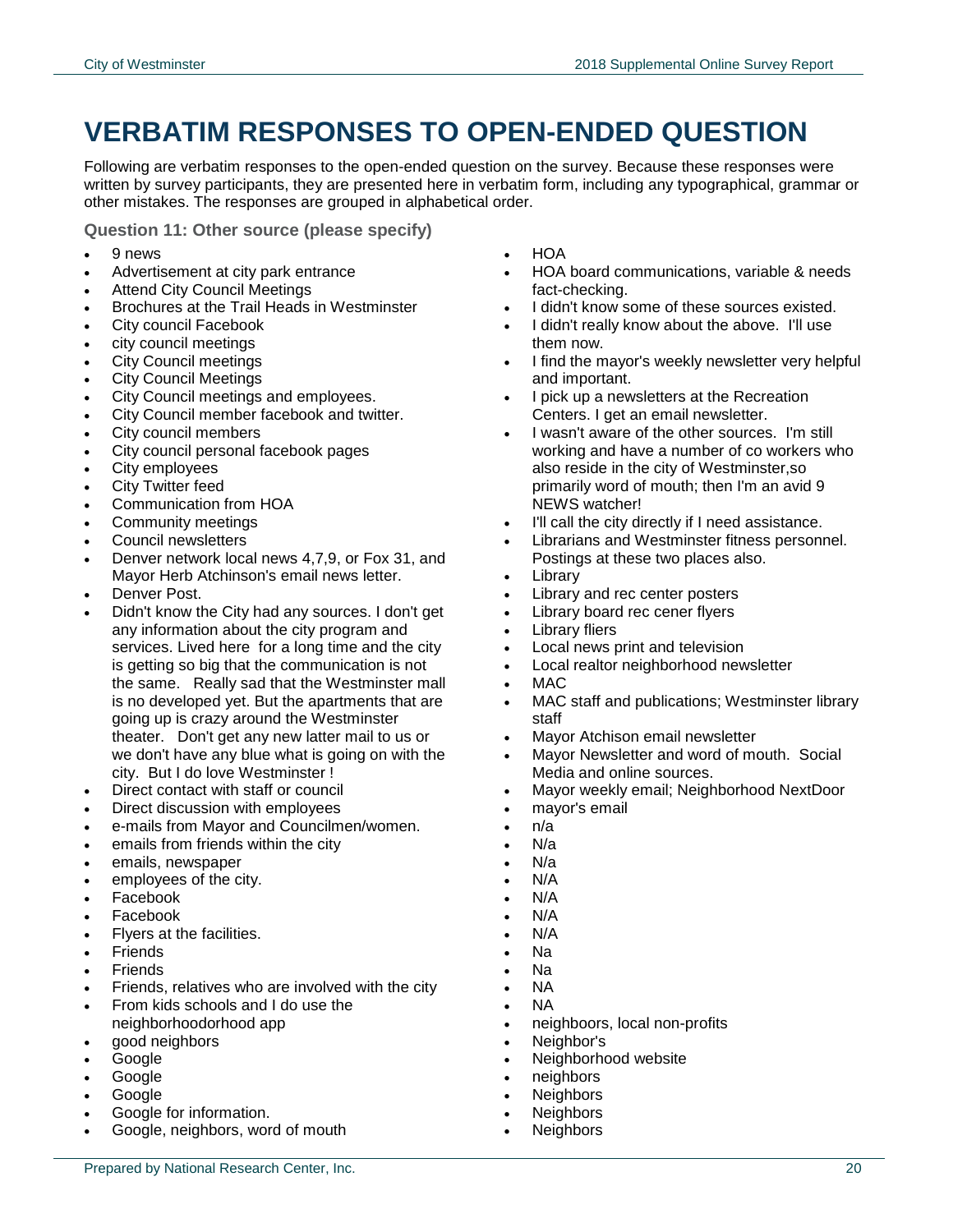- **Neighbors**
- **Neighbors**
- **Neighbors**
- **Neighbors**
- **Neighbors**
- **Neighbors**
- Neighbors for Countryside
- News
- News
- News channel. The website is way to confusing to navigate
- News media such as Denver post
- Next door
- Next door neighbor, my community
- Nextdoor website; other residents
- none
- none
- none
- none
- none none
- None
- None
- None
- None
- None
- None
- None
- None
- None
- None
- None
- None
- None
- None
- None
- None None
- None
- None
- None
- None
- None
- None
- None
- None
- None
- None
- None
- None
- None None
- None
- None
- None
- None
- None
- None
- None
- None the Denver Post doesn't know that Westminster exists, except for crimes.
- None, but I'll see about the weekly. I didn't know there was a newsletter.
- None, everything I use has been mentioned
- None, I don't get information about the city very often.
- None...
- Not a fan of social media. Life is too short to spend on a computer when we live in such a wonderful and diverse State!
- Occasionally Denver Post
- on line city council meetings I listen in Town hall meetings
- On rare occasions there is a story on Public Radio.
- once in awhile i get on the city website
- **Online**
- online news
	- Online news
	- Online searches
	- Other local news sources such as the Denver Post
	- our HOA
	- Parks, Recreation, Libraries and Standley Lake Facebook pages
	- People that I know
	- Personal experience with employees of the city and living in the community
- Phone
- Radio
- Recreation Centers
- Schools
- Service clubs
- Sharing of personal posts on Facebook, regarding events and issues within the city. Propagation between citizens is a huge source of info sharing now.
- signage in parks
- signs posted around town, I'd like to use the enewsletter but didn't know about it
- Smaller facebook groups
- staff
- Staff. But generally, I do not know what is going on.
- Talk to City Council members
- Talking to Council and staff. The Hub is not a viable source week in week out.
- The mayor sends out an email every week that I also read.
- The mayor's online newsletter, word of mouth
- The Mac and word of mouth by friends.
- The Mayor (very good source) Dept heads, Council (not very responsive)
- The Mayor's email news letter
- The mayor's weekly email
- The Mayors Weekly Email